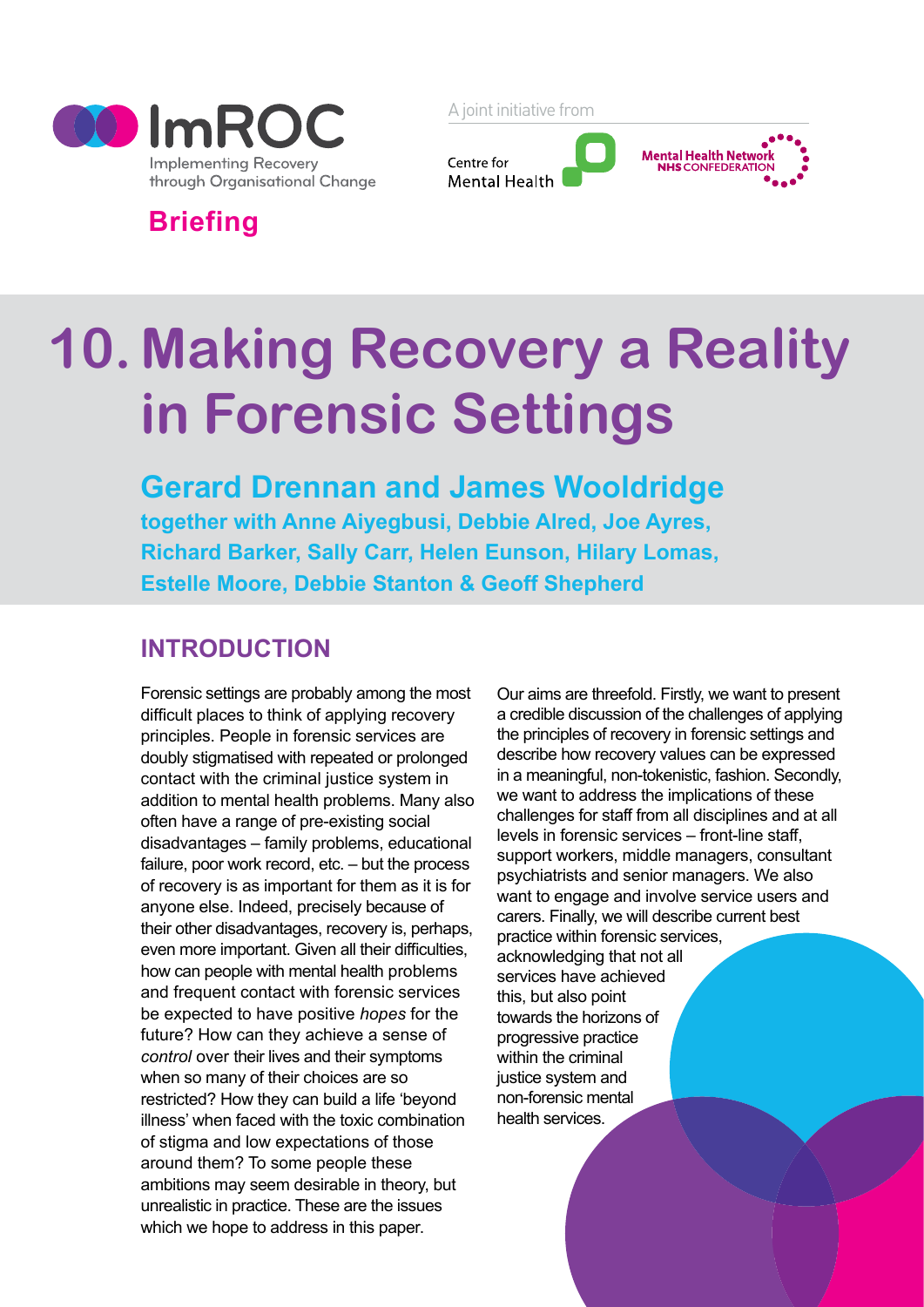# **A note on authorship**

Advances in recovery-focused practice arise from collaborative partnerships between the people who work in mental health services and the people who use them. The ImROC briefing papers have drawn upon this work. Where ideas are taken from published materials we cite them in the conventional form, but we also want to acknowledge the many unpublished discussions and conversations that have informed the creative development of the project as a whole over the last five years.

Each paper in this series has been written by those people best placed lead on the topic. In this case it comprised a 'collective', who have worked together over a period of more than two years to produce this document. They believed – and continue to believe – that recovery in forensic services is not unrealistic, nor too great a challenge to meet in a meaningful way. They were helped through a series of local workshops by colleagues and partners, and service users, from forensic services up and down the country.

At each workshop the question, "*What helps and what hinders recovery?*" was considered across the domains of risk and safety, meaningful occupation, meaningful working relationships, and recovery outcomes. The responses of all those attending to these questions form the basis of what we are reporting here. We would particularly like to thank James Wooldridge, whose personal experience of using forensic services, intelligent reflection and general good humour, have proved invaluable to the project.

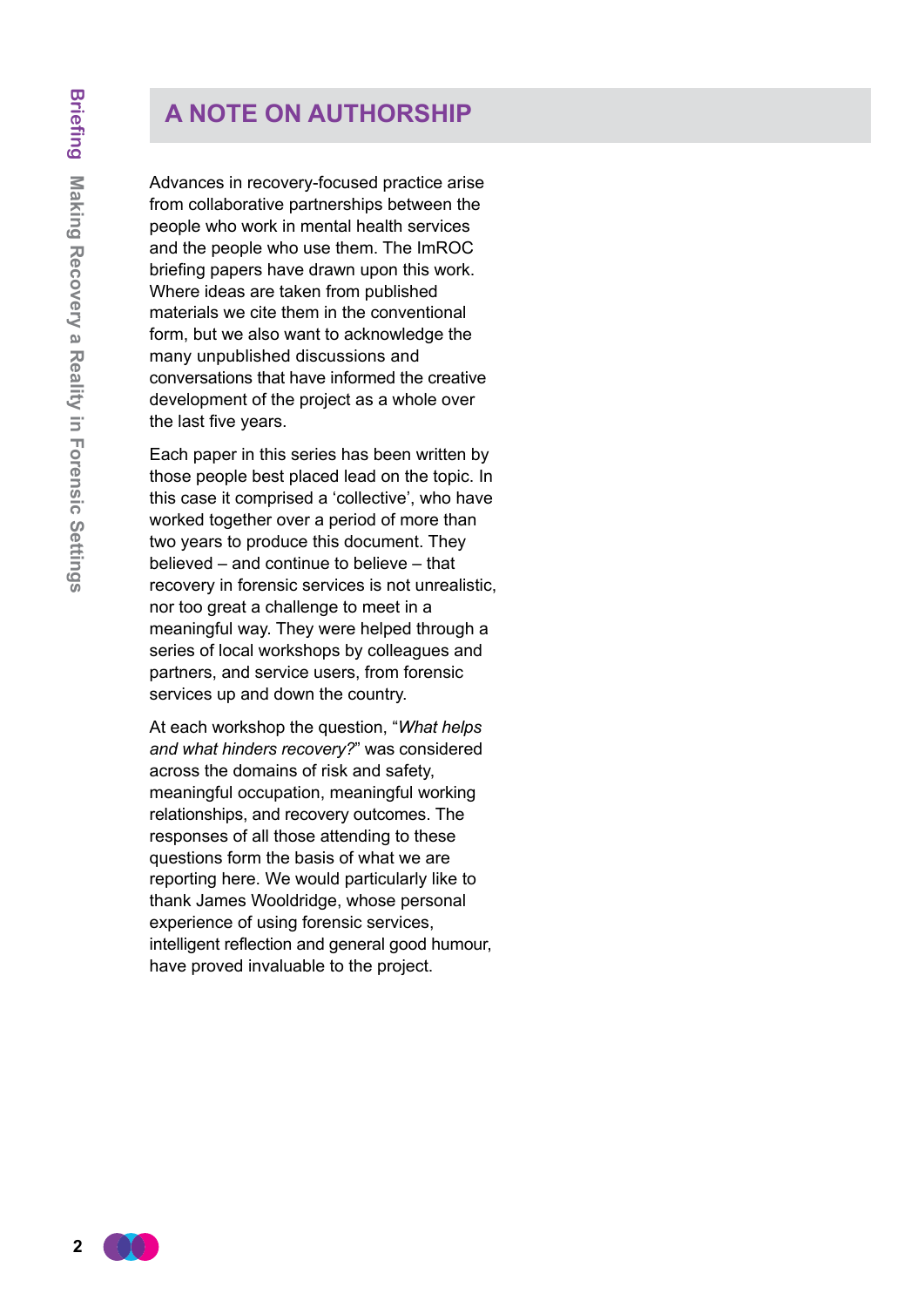# **BACKGROUND**

In 2008, the ImROC programme produced the first of a series of papers on recovery in adult mental health services ('*Making Recovery a Reality*', Shepherd, Boardman & Slade, 2008). This spelled out the principles of recovery for a UK audience, with particular emphasis on the ways in which organisations could change to support recovery in addition to changes in staff attitudes and behaviour.

In a subsequent publication we described the development of a methodology for achieving organisational change and ways in which this could be measured (Shepherd, Boardman and Burns, 2010). This methodology has now been tested in a major national project, '*Implementing Recovery through Organisational Change*' (ImROC) funded by the Department of Health, and delivered by a partnership between Centre for Mental Health and the Mental Health Network of the NHS Confederation (NHS Confederation/Centre for Mental Health, 2012).

'Recovery' refers to the personal journey of people with mental health problems as they pursue their own, unique, life goals in the presence or absence of continuing symptoms. The role of mental health professionals – and mental health services – is to try and create the right kinds of support to help people achieve these goals. This means supporting certain key principles (see Box 1). Sometimes services are successful in doing this and sometimes they are not.

Often people find the most helpful supports in their recovery are not professionals, but friends, peers and families (Davies et al., 2012). Nevertheless, the primary focus of ImROC has been upon the application of recovery principles in mainstream adult mental health services. However, these principles apply just as strongly to other client groups and to other areas of service development. In this paper our focus is on forensic mental health services.

# **Are 'forensic patients' different from other people when it comes to recovery?**

Our first challenge is to examine the notion that 'forensic patients' have such special characteristics that recovery ideas simply cannot apply to them, e.g. "*It all sounds very well, but it won't work with these patients*". In order to examine this proposition we have created a fictional character (Jason) whose story is based on typical experiences of young men using forensic mental health services. Through the medium of Jason's story, we aim to highlight the challenges and the opportunities for recovery. We also asked someone who has direct experience of using forensic mental health services themselves – a 'service avoider' (James Wooldridge) – to offer a commentary on Jason's story.

# **Box 1: The key principles of Recovery (after Perkins & Repper, 2003)**

- **• Hope** Maintaining a belief that it is still possible to pursue one's chosen life goals. Hope is personal and relationships are central. The importance of personal meaning and understanding.
- **Control** (Re)gaining a sense of control over one's life and one's symptoms. Having choice over the content of interventions and sources of help. Balancing evidence – based practice with personal preference.
- **Opportunity** The need to build a life 'beyond illness'. Being a part of the community ('social inclusion') not simply living in it. Having access to the same opportunities that exist for everyone else, e.g. with regard to housing, employment, etc.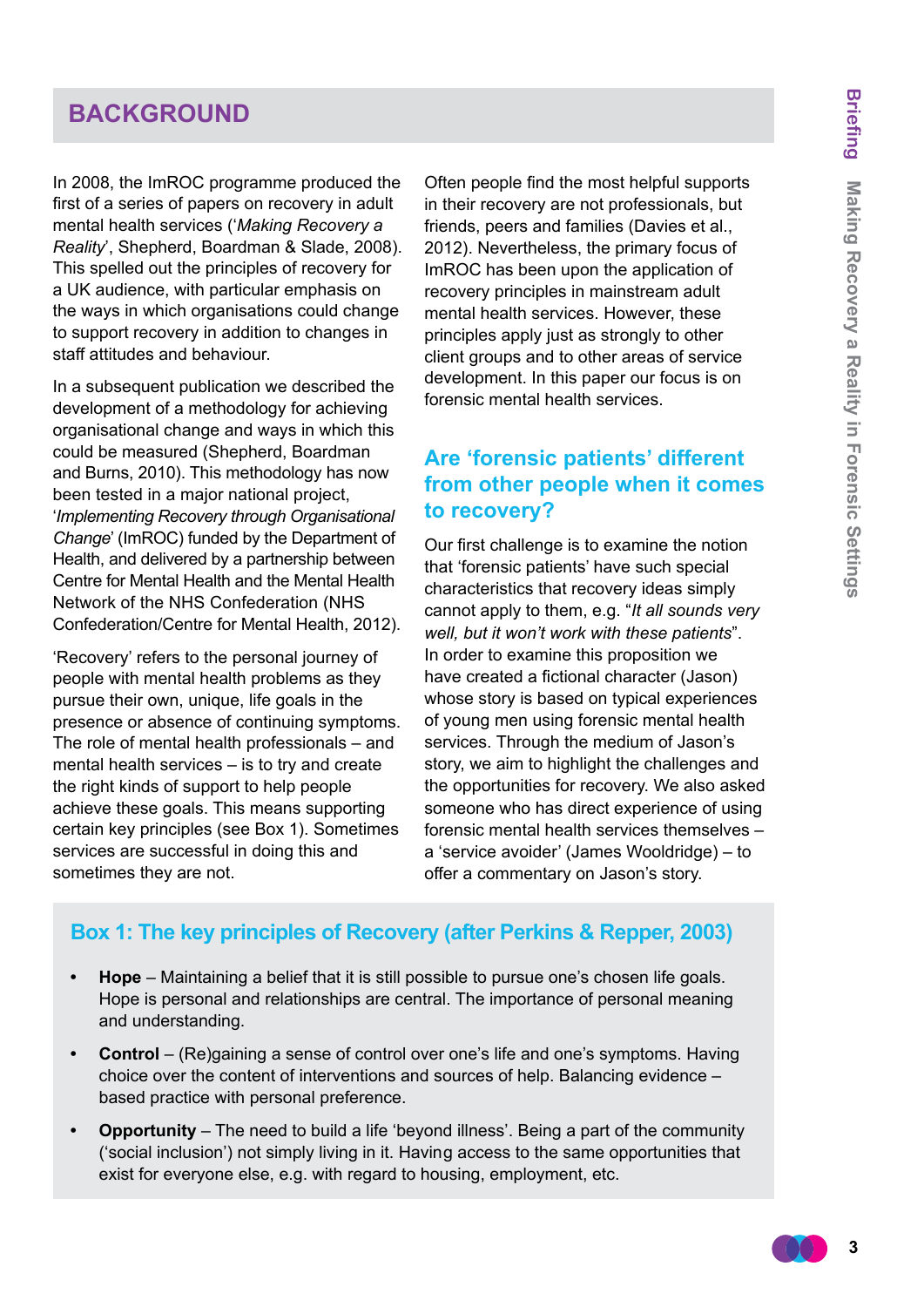## **Box 2: Jason's story**

Jason was 21 years old when he was convicted of the attempted murder of a stranger woman in an unprovoked knife attack. The attack occurred in a public place. Jason was street homeless at the time. He was arrested and, when interviewed by a psychiatrist, reported hearing voices. Jason also spoke to the doctor about being troubled by violent fantasies. He also reported abusing alcohol and self-harming and feeling, 'completely mental'. Jason was assessed as suffering from schizo-affective disorder and an emotionally unstable personality disorder. He was not sentenced, but a transfer direction to a high secure hospital was made under a Section 37 Hospital Order (Mental Health Act, 1983) with an additional Section 41 Restriction Order. This criminal section of the Mental Health Act is imposed with no time limit, requires the approval of the Secretary of State for Justice for discharge and is imposed to protect the public from serious harm.

Jason's story will be a familiar one to anyone who has followed media reports of high profile offences by people with a mental illness. Stranger attacks by people with mental illness are rare, but when they occur they often attract a great deal of public and media attention. For example, the case of Christopher Clunis's fatal attack on Jonathan Zito on a Finsbury Park station platform in 1992 is considered by many to have been a watershed moment in the culture and development of forensic mental health services in England and Wales (Maden, 2007). The so-called 'offender patient' is usually well aware of their notoriety in local communities, even when the offences committed do not result in a death or similar such serious harm, and they are therefore faced not only with their personal struggle to come to terms with serious mental health problems and the impact of the offence, but also its social impact. In addition, they may live in fear of retribution in some form. Forensic mental health service users are therefore situated at a complex intersection of health, social and criminal justice systems.

In terms of their personal struggle, the 'offender patient' has a huge task to work through their personal guilt and to reconcile their 'mental illness' with their sense of personal responsibility (Dorkins & Adshead, 2011; Drennan & Alred, 2012; Moore & Drennan, 2013). Thus, the offending behaviour itself is often seen by the person as the greatest obstacle to their recovery. As one patient in a High Security hospital put it, "*How do you* 

*recover from having killed someone?*" Ideas of 'empowerment', 'choice', 'self-determination' and 'participation' can then be seen as impossible (Pouncey & Lukens, 2010). Even the promotion of hope can be seen as creating false expectation, a form of 'double talk' for which there is little or no evidence (Mezey & Eastman, 2009; Mezey et al., 2010).

Others have argued that, although recovery for the forensic service user has the added complications of personal guilt and social impact, nevertheless, it is still possible (Drennan & Alred, 2012). But there needs to be a focus on these complicating factors and an additional emphasis on the active tasks of finding a new identity, meaning and purpose (Ferrito et al., 2012; Simpson & Penney, 2011). In order to achieve this, the individual – and those attempting to support their recovery – need to understand as clearly as they can how the person's life experiences brought them to the point of their offending behaviour. Returning to Jason's story, '*How did he get to where he was when he assaulted the unknown woman?*'

## **Understanding the offender patient**

Motivations for offending can be many and varied. Offences can be committed for psychotic, neurotic, and frankly criminal, reasons. Offences can have conscious and unconscious motivations, and usually some combination of both. People with mental illnesses and severe emotional disturbances who commit offences are also not always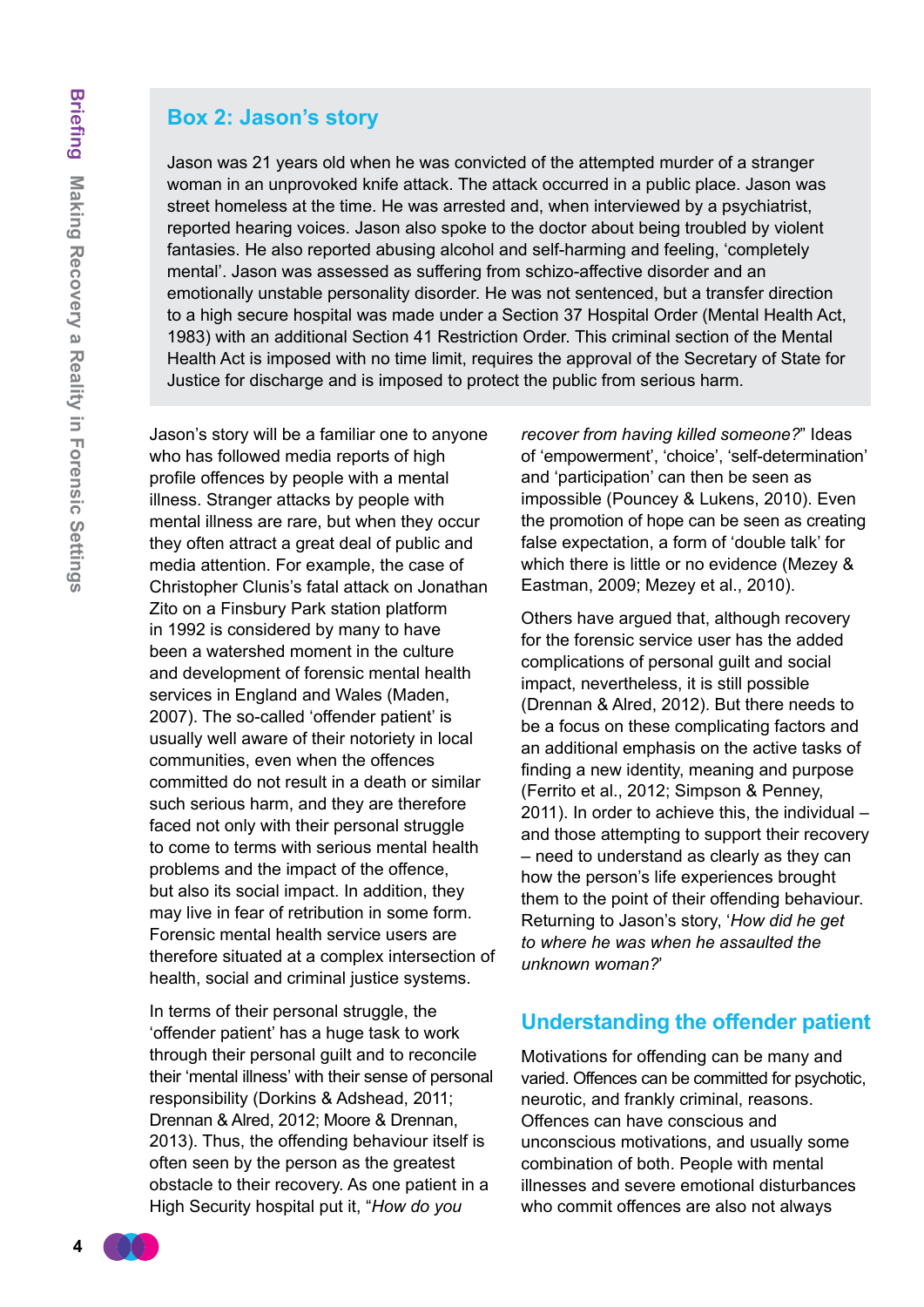#### **Box 3: Jason's early life and care in secure services**

Jason had behavioural problems from a young age and was seen by mental health professionals as a child. His difficulties were assessed as being connected to his mother's depression, a poor bond with her child, and domestic violence in the home before his father left the family. An autistic spectrum disorder was considered by professionals, but never confirmed. Jason went on to truant and run away from home. He was taken into care and placed in institutional settings and foster homes, which frequently broke down. Jason was emotionally and physically abused in care, but no sexual abuse was ever confirmed. He began to use alcohol and drugs to cope and became involved in petty crimes of survival, spending some time in Young Offender Institutions as a result. He was homeless when in the community and afraid that he would be attacked. He said he took to carrying a knife for his own protection, although it was suspected that he had developed an obsession with knives. Professionals also worried that there was a sexual element to the attack, but Jason denied this. In fact, he denied having committed the offence for a long time in hospital. Jason's symptoms of mental illness did not respond well to medication during the first few years in hospital. After a change in medication Jason improved but he remained vulnerable to symptoms re-appearing at times of stress. He continued to be preoccupied with violent fantasies, but was reluctant to engage in any of the group and individual treatments offered to him.

motivated to stop offending. Feelings of entitlement or sexual preferences can be very strong – "*that's just the way I am and no one is going to change me*". When supporting the recovery of non-forensic service users it would be strange to ask the question, "*What motivated you to become ill?*", but for offenders the question of motivation is central. Taking responsibility for one's illness thus includes an implicit acknowledgement of personal responsibility for the offence. This introduces complex scientific – as well as moral and ethical – questions for the person and the teams who work with them (Adshead, 2010; Dorkins & Adshead, 2011; Roberts, 2011; Ward, 2013). These are central to the challenges of applying recovery ideas in forensic settings.

## **Treatment and control**

Treatment in forensic settings, even with psychological therapies, is often seen by patients as more coercive than in other settings. This is because the quality of the recovery achieved by the service user is not simply a question of personal choice, it is part of the imperative to reduce risk and to fulfil the duty of the service to protect the public. In other settings it may be possible to support a service user to achieve a positive sense of self, a sense of purpose, and hopefulness about the future, without being too concerned about whether the symptoms of mental illness or trauma have entirely resolved. In forensic settings, because of the link between illness and offending behaviour, this is more difficult. Sometimes it means testing the resilience of the recovery process and challenging apparent compliance where this may not be rooted in sustainable change.

Of course, there is always a difficult balance to be struck between a healthy scepticism about apparent change and a demoralising lack of belief in the possibility of personal growth. A clear-eyed view of risk and the potential for harm, while holding hope for progress towards a safe and meaningful life, is not easily achieved or maintained. However, if the presence of symptoms or emotional disturbance increase the risk of future harm to self or others, then addressing any possible link between mental health difficulties and emotional issues is not an 'optional extra': it must be addressed. At the same time the person must retain some sense of hope for a better life in the future.

Similarly, even when it seems that these imperatives reduce service user choice,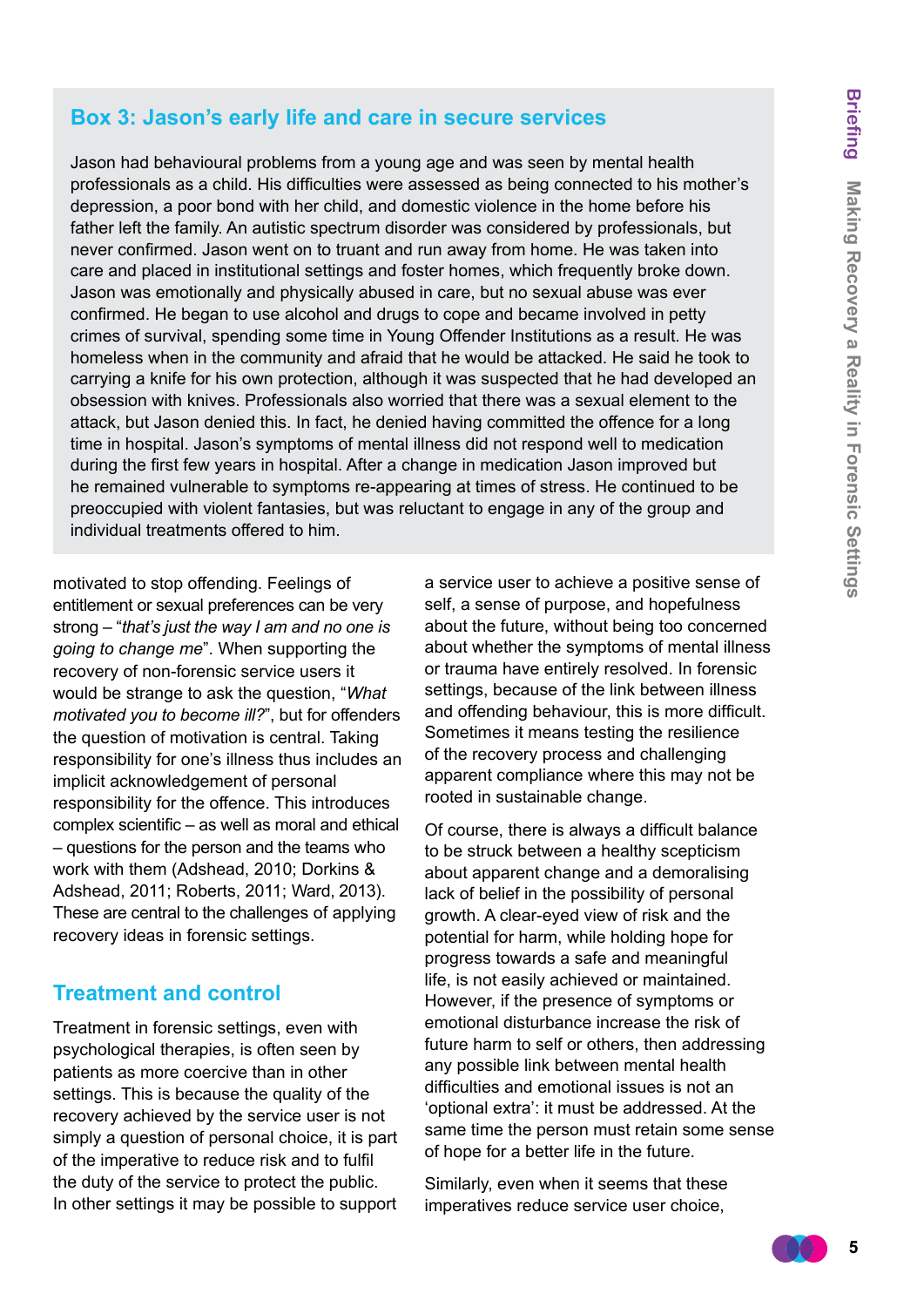choice remains critically important. For offenders to turn away from a life of crime they must make a choice (Maruna, 2005). Paradoxically, compulsory treatment, whether medical or arising from restrictions of movement and access can create an environment of safety in which the first steps towards recovery become possible (Mezey, et al., 2010; Roberts et al., 2008). As one patient put it: "*a secure hospital made me stop and let my life catch up with me*". These choices can be supported through cognitive change programmes, talking and expressive therapies. Narrative therapies can help people develop new meaning and a deeper

understanding of themselves and, over time, "cover stories" can develop into an authentic account of the harm caused (Adshead, 2012a; 2012b). Hope for oneself and the future can thus be discovered (Hillbrand & Young, 2008).

## **'Attachment' and recovery**

Issues of attachment are complex for forensic service users (Pfafflin & Adshead, 2004). Mainstream services may reject the importance of attachment to services and staff members for fear that it leads to unhealthy dependency and may even inhibit recovery. But many service users in secure care have personal histories

# **Box 4: Reflections on Jason – James Wooldridge**

Reading what has been written about Jason is difficult. He has done many bad things. However, with the right support, I hope he would begin to realise that taking responsibility for his actions is a major part of his recovery. As far as I am concerned when a staff member first mentioned the word 'recovery' I wasn't sure it applied to me. They said it wasn't the same as being 'cured' but living the best life I can alongside my condition.

Jason had a difficult start to life and his early years were full of abuse. This has understandably left him with 'trust issues', making it harder to share his thoughts and feelings with professionals. If he can work with a new care team and feel that people really want to listen and to get to know the real Jason, then he will be encouraged. He needs to feel that he can influence how the assessment will read, using a language that he can understand. He also needs to review how he has often used violence to deal with stressful situations and to develop better coping strategies for dealing with stress.

For Jason – and for many people in forensic services - one of the biggest parts of 'recovery' is hope. People struggle with this, they know that they can't undo the past and wonder whether society will ever forgive their crime, not to mention the victim or the victim's family. Forgiving yourself can be a starting point but is easier said than done. It is difficult if you are struggling with violent and frightening thoughts. There is no 'magic pill' or 'magic person' that will take these away. All you can do is hope that one day you'll be able to leave this place and carry on with your life.

For many people, the only example that will really work is someone who has 'been there' and can say, from their experience, that it is possible to rebuild a life outside hospital. This is vital to hear. When you've been locked up for a long time you begin to lose faith that you will ever get out.

From what I understand about recovery, it's not easy. It is often one step forward and three steps back. However, going backwards for a short while isn't always such a bad thing if you are able to learn from your mistakes and make plans not to repeat them in the future. The principles of recovery make sense, but putting them into action requires effort and motivation. I have realised that my recovery is down to me and I also know that there will be setbacks. The staff I relate to best are those that treat me as a fellow human being. One way of repaying their faith in me is for us to work together and for me to regain some control over my life.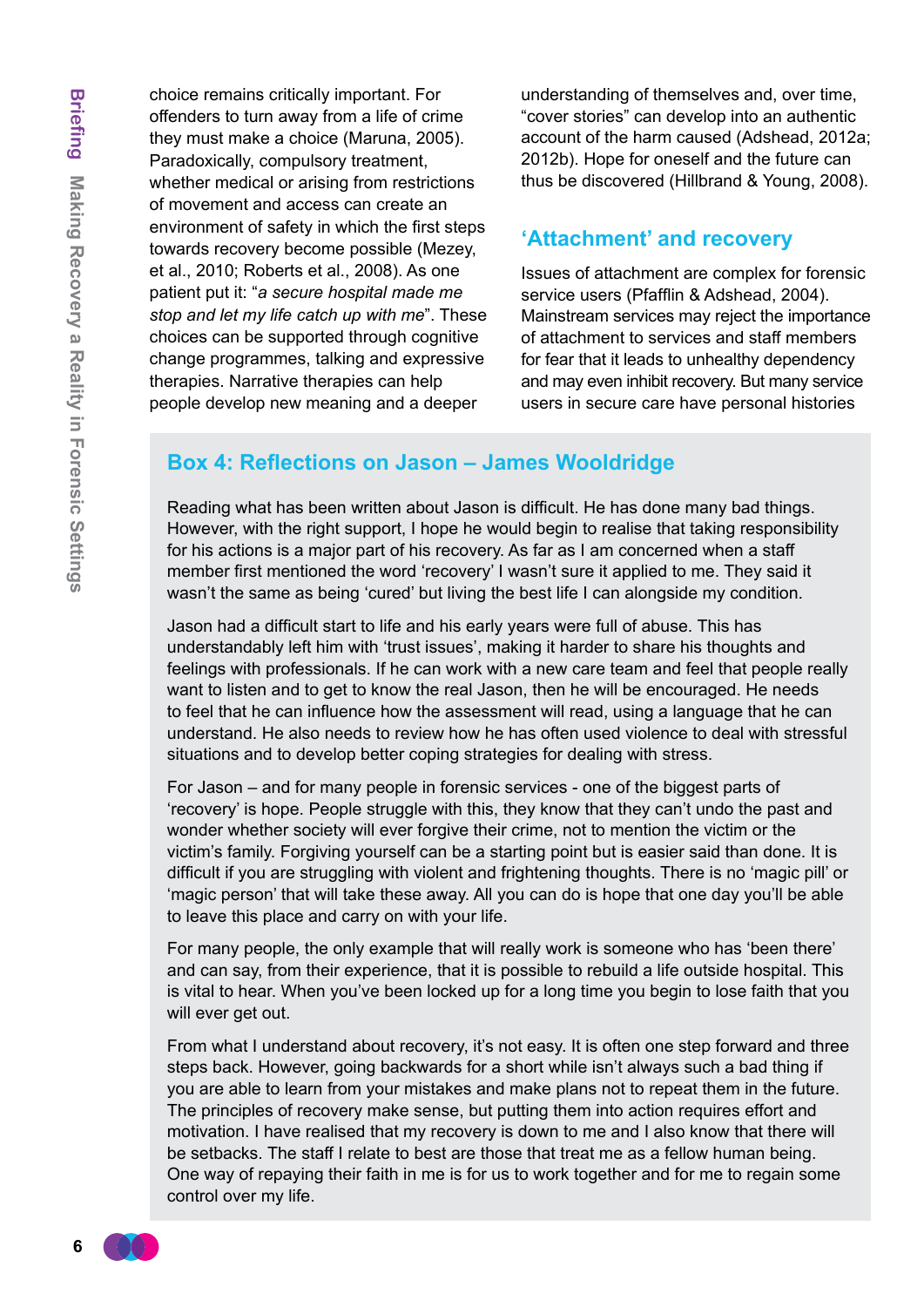of severely disrupted childhoods, through parental neglect, physical, emotional and sexual abuse, institutional care, unemployment, poverty and homelessness. These early traumatic experiences can damage people's ability to form meaningful relationships later in life. For these reasons attachments can continue

to be seen as dangerous to the self and to others and issues of 'trust' become central (see later on 'relational security'). The achievement of secure and reliable attachments is therefore an on-going challenge for many people in forensic or secure care and their co-workers. It is also a central element in their recovery.

# **What are the implications of a recovery-oriented approach in secure care?**

We will now consider five key areas of work that can contribute to the creation of an environment in which recovery processes can take root in the men and women who become 'forensic patients'.

## **Key area I: Supporting recovery along the care pathway**

The process of providing recovery-focused care in secure settings is complex. There are a host of national frameworks and guidance that must influence service provision, not least of which is the Mental Health Act (1983, amended 2007) and the Criminal Justice Act. In addition, policy documents such as the NHS England Service Specifications, NICE Guidelines, the Mental Health Strategy and Implementation Framework, and many more, all aim to shape the delivery of care. Within much of this guidance, the principles of supporting recovery have become the cornerstone of good practice. These principles include:

- **•**  The importance of maintaining safety and security
- **•**  Participation of patients in all aspects of their care
- **Shared decision-making, with as much** transparency as possible
- Informed choices, no matter how limited by circumstances
- **•**  Fostering enabling and supportive relationships with staff, peers, family and friends (relational security).

We will now illustrate the application of these principles at key points along the care

pathway in terms of their potential for helping ideas of recovery to take root and develop.

#### **Engagement and admission**

The first stage prior to actual admission into secure care is a vital first step. We can imagine Jason prior to admission to a secure hospital, perhaps in prison, acutely distressed and frightened. His first contacts with mental health service providers are crucially important points at which the possibility of recovery and hope for the future can become real – or be dashed. As indicated earlier, this depends upon people like Jason feeling that staff understand his life-story and the circumstances that led to his offending. In this way, they can foster recovery-promoting partnerships from the beginning.

Once admitted into forensic settings care is typically organised around the processes of the Care Programme Approach (CPA). This means that large multi-professional teams are responsible for assessment, planning, review and co-ordination of a range of interventions. The processes of CPA can often seem impersonal and bureaucratic to staff and to service users (Rinaldi & Watkeys, 2014). More personalised approaches such as the WRAP (Copeland, 2011), 'My Shared Pathway' (Ayub, Callaghan, Haque, & McCann, 2013) and the suite of toolkits in the Recovery Star (MacKeith, 2011) may be useful complements in helping the person to identify personal goals with a clear, structured approach.

#### **Organisation of care**

In terms of the organisation of care in inpatient settings, our workshops identified the following features as most important in building mutually trusting relationships and supporting recovery: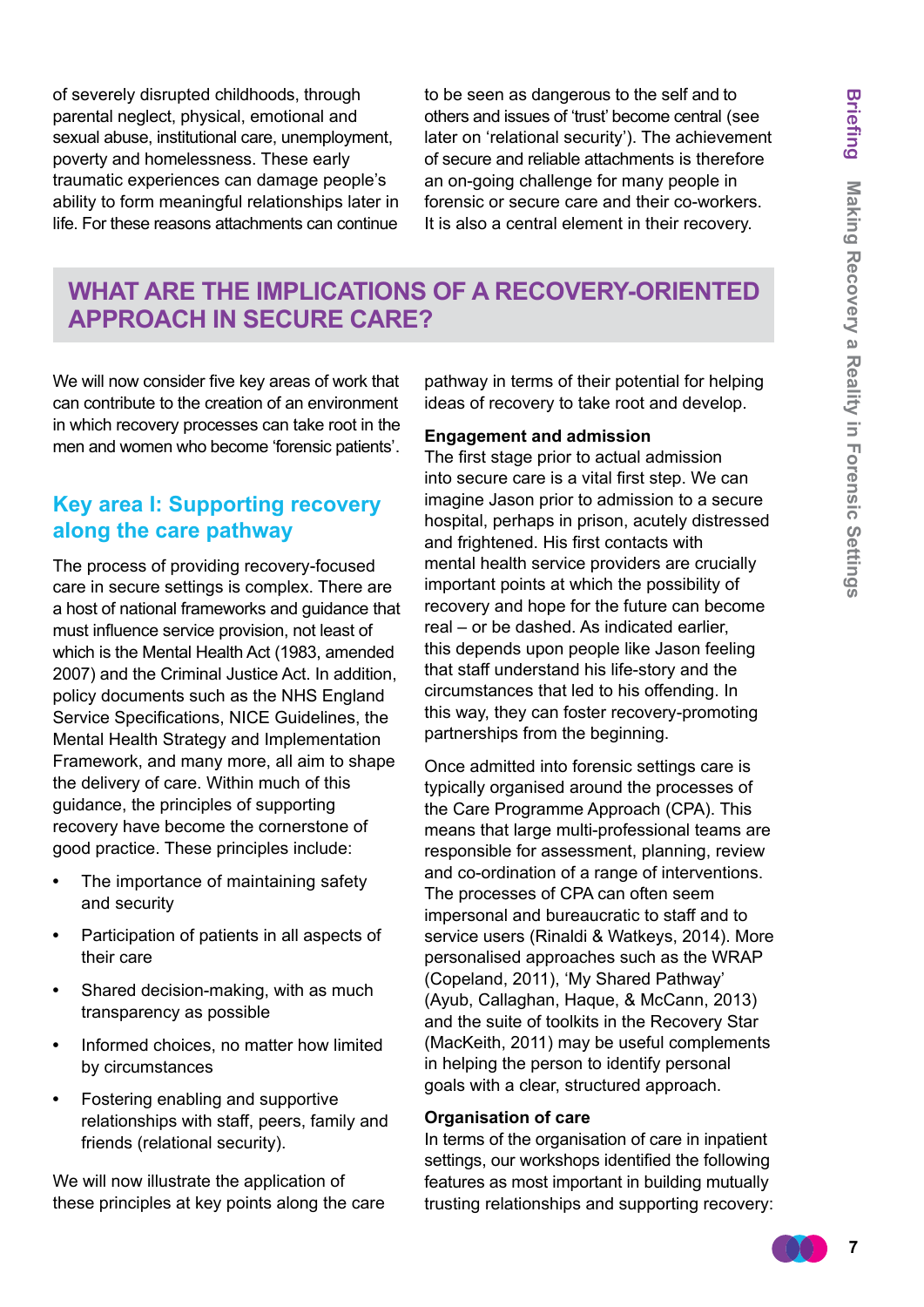**8**

- **Consistency in the delivery of supportive care** – Instability and under-resourcing of clinical teams can lead to a loss of relational security, a sense of abandonment, and a reticence to engage with services. Service users are understandably upset when there are frequent changes in the care team, unsettling their progress. As one service user told us: "*I've had five primary nurses in as many months, how does that help me?*".
- **Service user participation in the design and delivery of intervention programmes** – This can include participation in planning committees, co-facilitation of treatment groups, and organising unit-based activities. It can also include ward-based forums for service users and staff to discuss the daily life of a unit and the experiences of those that participate in it (such as Community Meetings, Reflective Groups, Daily Debrief Meetings).
	- **Service user participation in the development of policies and protocols** – The design and decoration of treatment centres, catering arrangements, and a myriad other aspects of the life of the organisation are all areas where service user participation can have enormous benefits for the people whose recovery needs they seek to meet and for the safe and efficient running of the service itself (see Bowser, 2012, for a detailed

description of service user participation at all levels of the organisation). Service users are now established in the Peer Review Teams for the Forensic Quality Network of the Royal College of Psychiatrists.

- **Staff selection and appraisal** Increasingly service users are being included in staff selection, appraisal and performance reviews, including those of the most senior staff, such as consultant psychiatrists. This is a key way in which recovery principles can be used to identify service improvements at an individual and grassroots level.
- **Service user participation in staff training** – Traditional approaches to staff training undoubtedly have a role in introducing staff to recovery principles (Eunson, Sambrook & Carpenter, 2012). But the advent of Recovery Colleges (Perkins, et al., 2012) has now started to pioneer a new approach to training in which service users and staff are involved as equal partners in the learning process – designing and delivering courses and learning alongside staff. These approaches are now beginning to appear in secure settings.

These principles are illustrated in the case study given below (Box 5).

## **Box 5: Applying recovery principles in the organisation of care – Aurora Ward, West London Mental Health Trust**

A women's 10 bed admission ward, located in a large urban forensic service, had a reputation as a 'disturbed ward' where the women were frequently regarded as 'violent, chronically unwell and difficult to engage.' The professionals of all disciplines and grades were often observed to be stressed and morale appeared low. Unsurprisingly, the ward was not a popular place to work and service user outcomes were disheartening. Following a particularly unsettled period, the decision was taken to try a new approach.

A modest financial investment was made in order to provide intensive support to implementing a recovery-oriented model of care and the services of an externally appointed Recovery Consultant were engaged to support the service in its transition. The ward leadership team was refreshed and monthly Action Learning Meetings with the Recovery Consultant were introduced. Additionally, some recovery-oriented training for the ward community was delivered, one morning per month, by a trainer from Rethink Mental Illness.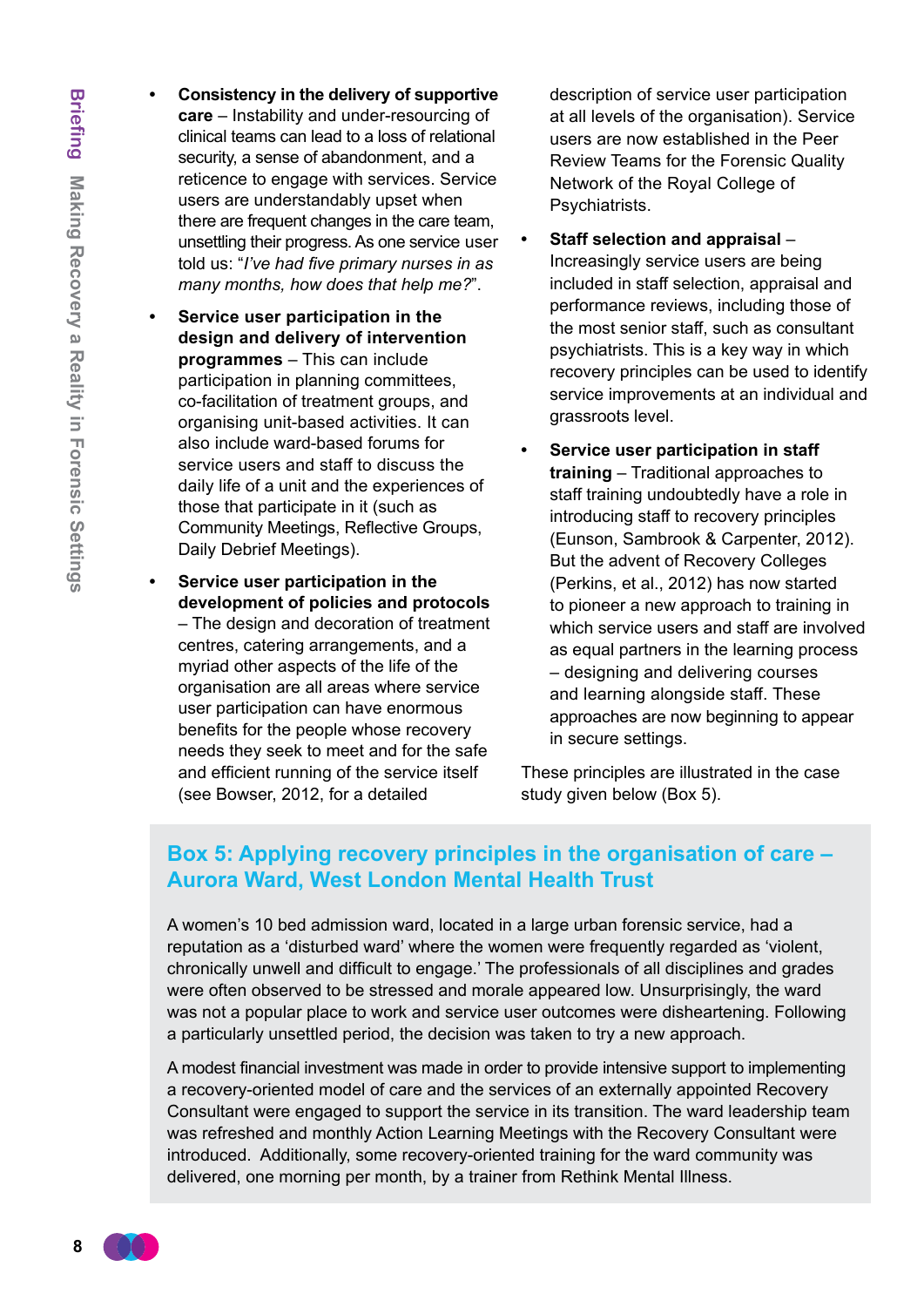**Box 5 cont.** The next step consisted of a half-day team building event, combined with a halfday developing a 'Team Recovery Implementation Plan' (TRIP) (Repper & Perkins, 2013). This was facilitated by the external Recovery Consultant and was attended by all staff. Five areas were prioritised and a team member lead identified for each who was tasked with developing an action plan, in collaboration with service users. The priority areas were:

- 1. Provision of examples of real-life recovery stories to inspire hope in the women and in the staff team.
- 2. Development of recovery-oriented care plans and crisis plans, using a range of selfmanagement tools, e.g. the Recovery Star, Personal Recovery Plan, etc.
- 3. Provision of training and education to the ward community and wider areas of the forensic services (and the Trust) co-produced by patients and ward staff. This shared their experience of implementing the recovery approach within the ward and the benefits of a hospital stay where hope, opportunity and control are emphasised.
- 4. Promoting service user involvement in policy and procedure revisions, including a revised 'Engagement and Observation' policy. Inclusion of service user and carers in risk assessments.
- 5. Providing service users with greater opportunities for choice regarding the therapeutic options provided on the unit.

The TRIP process thus provided a model for increasing collaboration between staff and patients on the ward.

As the team progressed in their journey towards implementing a recovery-oriented service to the women admitted to the ward, they increasingly began to work in partnership. Service users and staff introduced a weekly morning session on the ward where they focused on implementing the team recovery plan as a ward community. Aspects of the environment were changed to facilitate a sense of community and encourage the women to be active agents in their recovery. Service users and carers were actively involved in clinical team meetings and in Care Programme Approach meetings, with a focus on supporting service users to participate throughout their care reviews, including by chairing the meetings in some instances. A strengths-based approach was adopted, focusing on what the service users could do and not just on what they could not do. A sense of community was cultivated, through activities such as planning and preparing community meals. A sense of emotional belonging was cultivated by marking special events, birthdays, anniversaries etc with cards, messages of hope and discussions in ward-based community meetings. Likewise, endings, such as service users and staff leaving the ward, were marked as important transitions in the life of the ward community.

To support the staff team in their responses to the women's needs, regular staff team reflective practice groups were re-instated, with the facilitation of a psychotherapist from the forensic services psychotherapy department of the Trust.

The effect on the ward was dramatic. Incidents of violence, self-harm, complaints and safeguarding referrals all decreased markedly, as did the use of seclusion. Service user progression through the ward increased which had the effect of inspiring hope regarding recovery for other. Staff morale improved and sickness and turnover of staff reduced. Importantly, staff and service users spoke of feeling proud to be part of this ward community which became a vibrant, gender-sensitive service supporting the recovery of women requiring medium secure care in keeping with the principles of the National Women's Mental Health Strategy.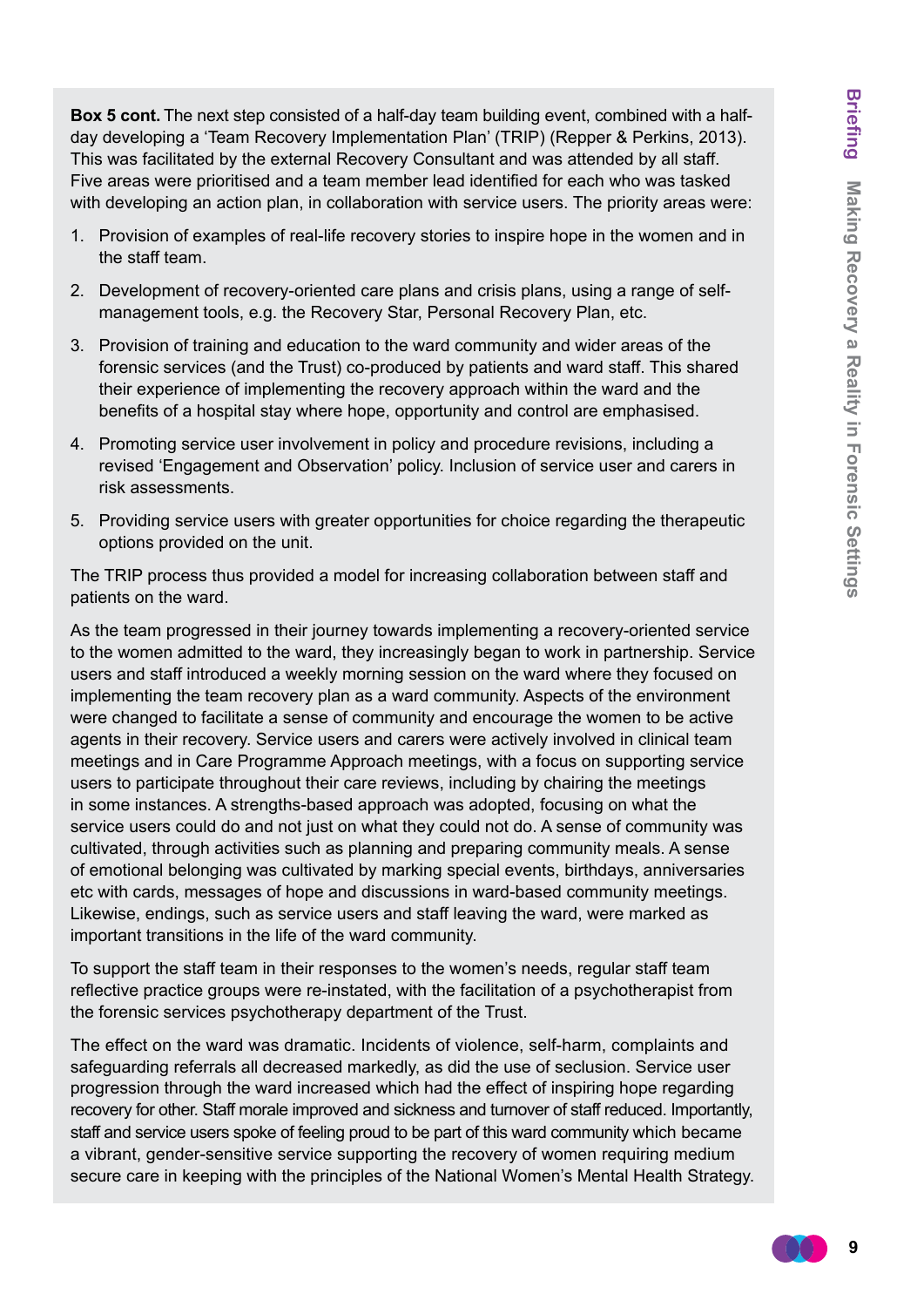Long periods of time in secure care can feel like stagnation, even going backwards, and this is obviously damaging to hope and self-belief (Allen, 2010). Evidence of progress is therefore very important to service users and this was a key message from the workshops. People said that visible and concrete evidence of progress, "*steps in the right direction*" were needed, even if there were setbacks – perhaps especially if there were setbacks. Peer feedback is a defining feature of therapeutic communities in prison settings and it is interesting to note that some European countries, such as Holland, also include this as routine in secure settings. Concerns regarding confidentiality and boundaries can make this challenging in UK settings, but these are not insurmountable obstacles.

#### **Transition to the Community**

Forensic services can support individuals to develop their citizenship roles in the community by involvement with voluntary groups, work or training (see below). This will help build their confidence and support their sense of agency and recovery (Dowling & Hutchinson, 2008). Collaborations and partnerships with local art galleries, libraries, RSPCA, gyms, museums, garden centres, community football projects, conservation projects and charities have been successful in a number of settings. As well as broadening people's horizons and giving them access to more positive social networks these opportunities also encourage the person to develop pro-social behaviours and skills in a 'real world' environment. Of course, they must be combined with a positive approach to risk-taking and 'safety planning' (Boardman & Roberts, 2014).

#### **Key area II: The quality of relationships**

"*Caring is simple, but it is not necessarily easy. The young woman who cared for me was made like that – she understood what was needed and she could provide it*" (Former service user, high security hospital).

As indicated earlier, the quality of relationships between service users and the staff who work with them are central to

people's recovery journeys (Slade et al., 2014). This is the case whether the encounters are very brief, or extend over many years. Recovery-promoting interactions almost always involve a degree of collaboration and some form of emotional connection or bond (Martin et al., 2000; Moore et al., 2002). These are shaped by the specific characteristics of the ward or unit and the overall culture of the organisation. Recent inquiry reports have examined the culture of organisations where basic care has gone wrong (e.g. Francis Report, 2013). They focused attention on the importance of compassion, consideration and commitment in the delivery of care.

A recovery-oriented service that has a focus on the quality of relationships will need to offer a range of staff supports, such as clinical supervision groups, team reflective practice, and individual supervision, to promote reflective thinking and adaptation by staff in relation to the challenges that arise (Adshead, 2010; Aiyegbusi & Clarke-Moore, 2008; Aiyegbusi & Kelly, 2012; Bartlett & McGauley, 2010; Moore, 2012).

"*It helps me when I see positive dynamics in the staff team; the right people doing the right job.*" (Former service user, medium secure unit)

Forming a supportive, professional relationship takes time, perseverance and skill. Sometimes it involves just being 'ordinary': listening, keeping a conversation going, saying very little sometimes, not avoiding tricky subjects and laughing together. There are always barriers to working together – mistrust, negative attitudes, language and cultural obstacles – but having a common purpose and mutually agreed expectations are key. Service users value when staff show interest in the task and share some hope and vision for the possibility of positive change. It is very important in secure services that 'relational security' complements the necessary physical (walls and fences) and procedural security (rules and guidelines) and staff need to take an active responsibility for their part in promoting safe and constructive working relationships.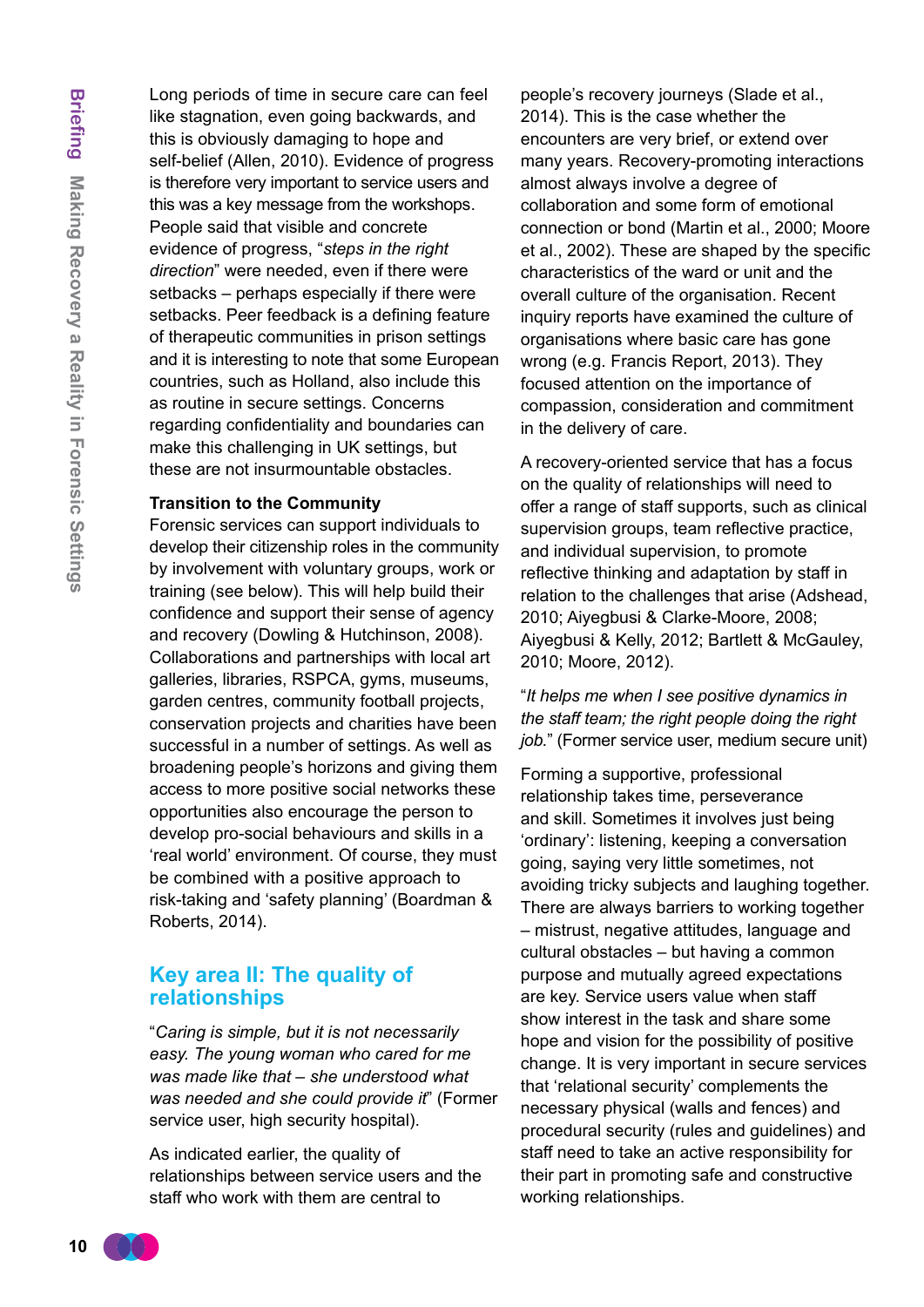"*I shouted at my primary nurse …. and a while later he knocked on my door and said to me, what was all that about? And in the end, we laughed and I realised that maybe he trusted me after all … and that was a good feeling.*" (service user in a medium secure unit)

But, what happens when things go wrong? Several authors who have focussed on 'difficult' exchanges and breaches of boundaries have highlighted the value of thinking about '*windows of opportunity*' in forming working relationships (Koekkoek et al., 2010; Gutheil & Brodsky, 2008).

Defining the boundaries of interactions involves weighing up the options about how to respond in any given situation. Often people have to respond quickly, thinking on their feet. Managing boundaries well involves knowing the patient and being well-prepared. Boundaries have to be firm, yet flexible, so that they protect patients and staff and do not create further barriers that impede recovery (Lazarus, 1994). It also needs to be remembered that over-reactions or the misapplication of sanctions can be as harmful as under-reaction.

# **Box 6: Key 'Do's' and 'Don't's' for staff wishing to achieve constructive alliances in forensic settings**

#### **DOs**

- **Make time to talk and listen**
- **•**  Collaborate
- **•**  Be open but clear about limits; know how to 'draw the line'
- **•**  Use common sense
- **•**  Show enthusiasm for your job/the tasks
- **•**  Communicate confidence in your patients wherever possible
- Appreciate the impact of even small decisions
- **Remain sensitive to the need for** confidentiality

#### **DON'Ts**

- Forget to listen/have a closed mind about what is being said
- Forget to include/ or worse, actively exclude service users
- **•**  Cross or break boundaries/rules/show favouritism
- Go along with unhelpful practices just because 'we've always done this'
- **Become disconnected from the reason** you took the post in the first place
- **Lack confidence in patients**
- **•**  Think, "oh that won't matter..."
- **•**  Over-expose patients to questions/ distress: ("go at my pace")

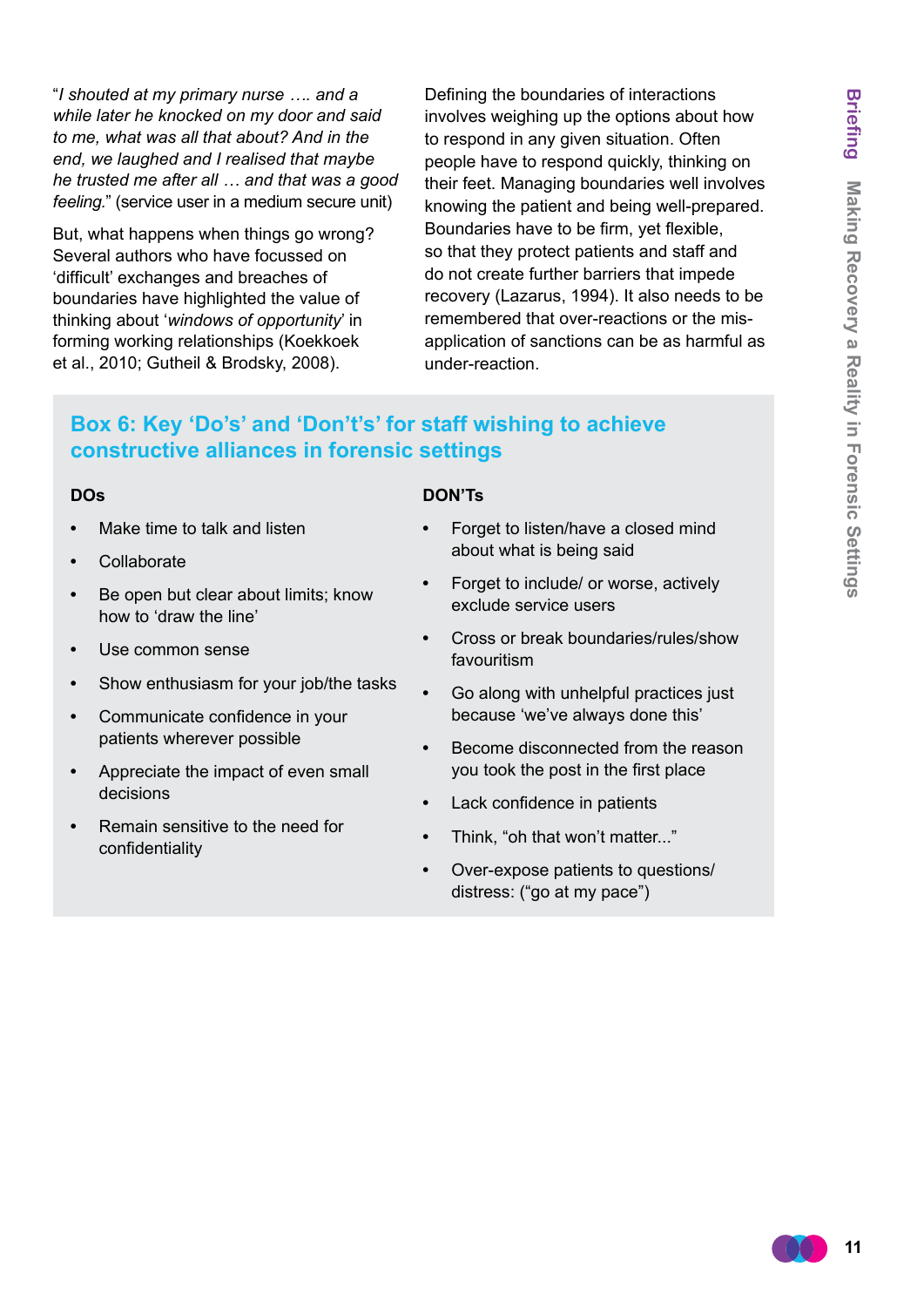## **Box 7: Top Tips on 'How to get well and stay well'**

- 1. When in hospital use the support and practise skills.
- 2. Make sure you have things to do that you enjoy and have time to relax.
- 3. Find at least one person to laugh with and pour our heart out to.
- 4. Try to like yourself (mostly) and others by building friendships.
- 5. Talk to someone when things are difficult.
- 6. Remember you have choices about what you want to do.
- 7. Find time to do the things you like to do and can do.
- 8. Try new and helpful things now and again.
- 9. Recognise there are some things about life that cannot be changed, in the short term.
- 10. Try to feel reasonably good about where you are.
- 11. When you feel bad, you may make yourself feel better if you ask for help when you need it.
- 12. When others feel bad or need help, you are there for them.
- 13. Take your medication and attend therapy.

Reproduced with permission from the Ravenswood House, Southern Health NHS Foundation Trust, '*A Journey of Recovery*' leaflet produced by service users.

Service user's at Ravenswood House, a medium secure unit in Hampshire, also developed a list of 'Top Tips' on '*How to get well and stay well'*. These complement the staff 'Do's and Don'ts' and are shown in Box 7 above.

## **Key area III: Risk and safety**

The management of risk is, of course, fundamental to the success or failure of a forensic service aiming to support recovery. Despite acts of violence, many of the individuals in forensic mental health settings are also among the most vulnerable individuals in society (Adshead, 2000). For many, the road to recovery starts with feeling safe. This often begins with feeling in control of oneself, having relationships that are characterised by hope, trust and compassion and by having safe living conditions (Borg & Kristiansen, 2004).

When recovery begins in secure settings it needs to be recognised that the pathways by which individuals may seek control and

safety may still be harmful. Jason's story highlights real difficulties in his relationships with the people who are trying to help him. Other patients may be intimidating or violent. Managing these behaviours, and the distress that often underlies them, means that certain restrictions and professional boundaries are needed for the safety of all. But, along with the necessity for safety and security. can come a culture of control. This has the potential to lead to a risk-averse culture, defensive practice, paternalism, and overcontrol (Moore, 1995; Langan & Lindow, 2004). It is therefore crucial in recoveryoriented services to ensure that boundaries and restrictions are focused upon creating a culture of safety as a foundation for recovery. The most effective way to do this is for each organisation's culture to be developed by staff and patients working together.

Working together to create a culture of safety means supporting people to understand how their life experiences have contributed to their risk and the impact that this has had upon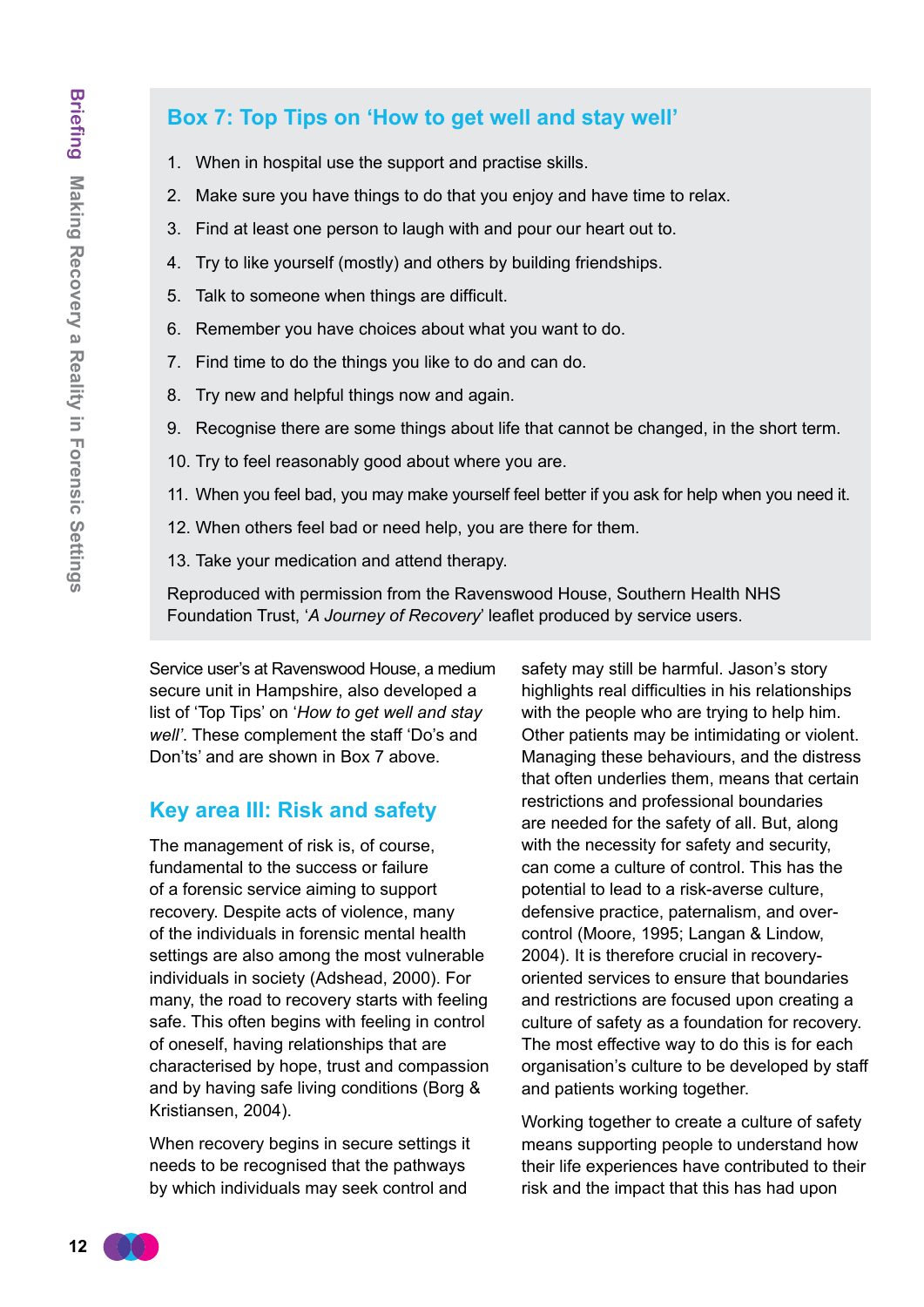their safety and the safety of others. Thus, the management of risk and safety needs to be as collaborative as any other aspect of the person's care in recovery-oriented services (Boardman & Roberts, 2014). This collaboration should be overt and transparent, both the person and the staff supporting them feeling safe, while acknowledging the difficulties and continuing to encourage hope and growth (Barker, 2012).

In all decisions, the benefits of positive outcomes need to be balanced against the consequences of negative outcomes. "Positive risk-taking" (PRT) has been the favoured term to refer to decisions that enable patients to move forward (Morgan, 2004; Department of Health, 2007). It has been described as being, "*… necessary in each aspect of mental health where the primary purpose is that of improving quality of life of service users*" (Ramon, 2004). Others have noted that, "*the benefits may serve as the reasons why risks are taken; the losses may refer to any possible undesirable consequences*" (Robertson & Collinson, 2011). PRT gives people in Jason's situation the opportunity to test-out and demonstrate better selfmanagement through graduated reduction in restrictions and boundaries. Constructed in an explicit and collaborative fashion, this has the potential to build trust between the person and their clinical team and has been endorsed as best practice in managing risk (Department of Health, 2007).

However, the process by which PRT is undertaken is poorly understood and underresearched. Within our workshops there was little consensus concerning PRT. Indeed, the language of 'positive risk-taking' was challenged as being unhelpful, inviting the perception that such activities were 'risky' and therefore needed to be avoided. As an alternative, one patient called this process "safety-testing" as opposed to "positive risktaking". He described it as being, '*like the electrical plugs in my room, you have to test any new equipment for electrical safety…. going out on unescorted leave is like that, you're testing me to see if I can be safe, so I can prove it*'. This concept of 'safety-testing' seems a useful way of describing a different

approach to risk management where the emphasis is on helping the person pursue their chosen goals *safely*. We have therefore used the term 'safety planning' in our recent briefing examining recovery-oriented approaches to risk (Boardman & Roberts, 2014).

'Safety planning' is co-constructed between the person and the team they are working with; it requires a foundation of relational security (Department of Health, 2010). The service itself should acknowledge that taking a risk is a fundamental part of human growth and learning, and that the perception of a person's offending risk must be balanced accurately against the need for them to be provided with appropriate opportunities to recover (Langan, 2008). Boardman & Roberts also argue that there is a need to make a distinction between 'major risks' that need to be minimised and those 'everyday risks' that people should be entitled to experience. In secure services this distinction is easily blurred, leading to a generally a risk-averse culture.

A recovery-oriented approach to risk assessment and management should move explicitly from external control towards the person demonstrating they can use internal mechanisms to take back control themselves. Each step along the continuum of risk-sharing should be supported by creating 'optimal choices' for patients within a framework of a professional duty of care. With individuals like Jason, who have the restrictions of a hospital order, the evidence for the effectiveness of such a 'personal safety plan' must be of sufficient standard to reassure a Mental Health Tribunal and the Ministry of Justice that the person can live safely in lower security settings or in the community.

Organisational support for 'safety planning' also needs to be clear, with transparent processes and appropriate guidance. The use of clear processes, which involve collaboration and discussion as the default, and do not simply rely on filling in standardised questionnaires, is likely to produce more effective risk management plans as well as plans that the person is more likely to stick to. Clear structures and support for staff in acknowledging that recovery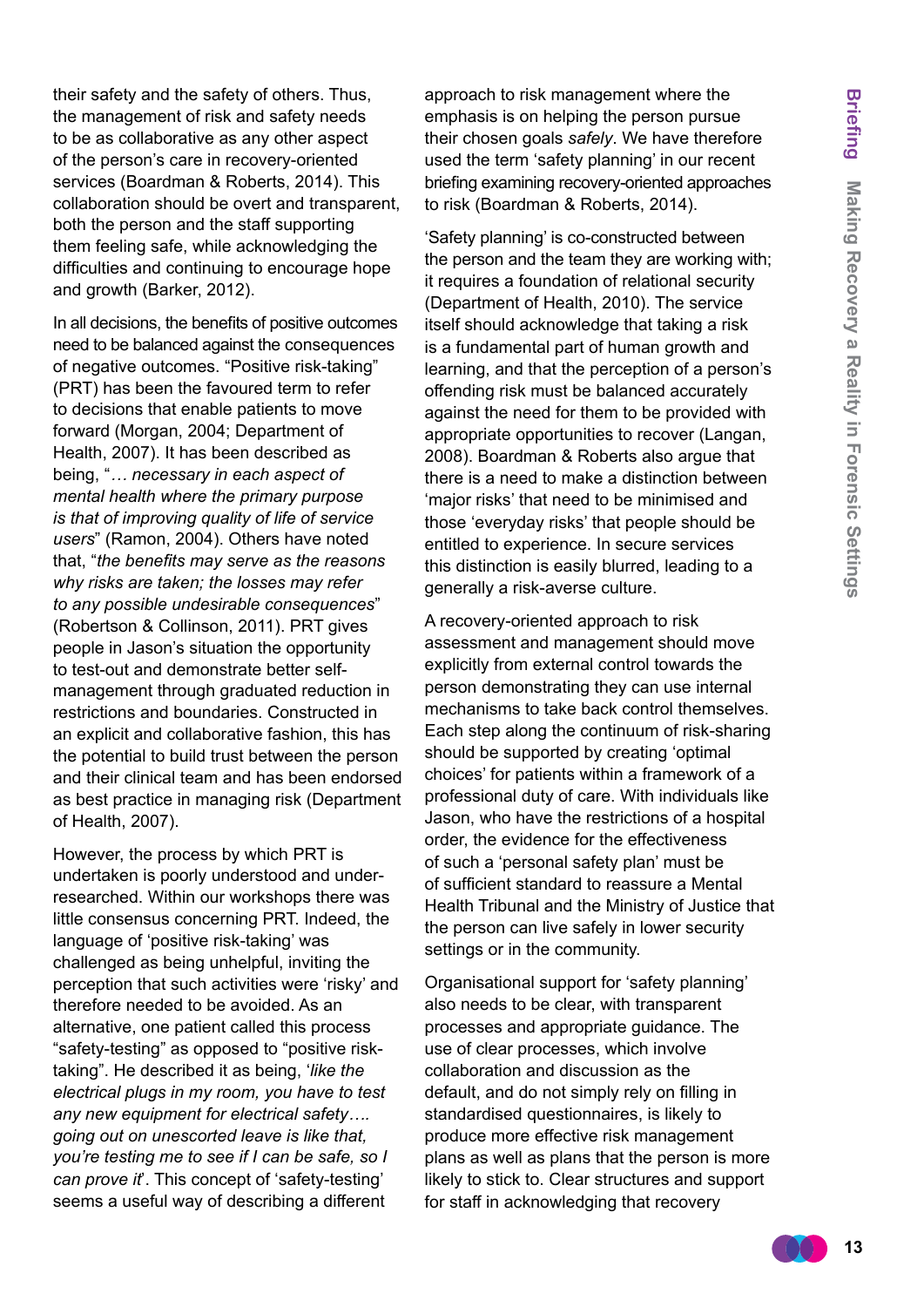always involves some element of risk is then necessary to facilitate the adoption of these new approaches. Far from ignoring risk, a recovery-oriented approach therefore demands that staff use all their professional skills in forming trusting relationships and understanding patients' priorities to come to more sophisticated and better informed management plans.

#### **Risk and 'strengths'**

Risk assessments that highlight the person's strengths and their existing coping skills present a much more rounded picture of the person. Indeed, it has been suggested that risk assessments that fail to balance risks with strengths are inherently inaccurate (Rogers, 2000). We should therefore be careful of assessments which are couched in negative or pejorative language. A recovery-based approach which incorporates strengths-based

approaches (e.g. SAPROF – Vogel et al., 2009, or START – Webster et al., 2004) are helpful in these respects. A 'strengths-based' approach should assist people in accessing opportunities for personal recovery and growth, while also maintaining their safety and the safety of the public.

A further example of going beyond a narrow focus on risk to developing recovery opportunities is the "Good Lives" model (see [www.goodlivesmodel.com](http://www.goodlivesmodel.com); Ward, 2002). In this approach people are encouraged to consider what they have been trying to achieve in their lives and how the process by which they have tried to achieve this has been adaptive or maladaptive. The programme assists individuals to consider how they want their lives to be different, while reflecting on the realities of their lives and building accessible support networks to

## **Box 8: Reflections on Jason – James Wooldridge**

I've been asked to comment on risk as this is a huge topic regarding patients in secure hospitals. One factor in assessing risk is the level of remorse. Although I fully realise that I have been a risk to others and that is why I was in hospital, in my own personal journey I have had to consider that as a result of my offence I have received the help and support that I so badly needed. I can see that from a very bad situation there have been some positive outcomes. It has been good for me to confront the aspects of my life that were damaging my future. An aspect of this that concerns me is that some people who feel unsupported in the community commit a crime in desperation, as a 'cry for help'. The help is then provided but when a criminal record is added to a mental health condition, the stigma that person faces is far greater and the potential for recovery suffers as a result.

One common dilemma many patients face is knowing how much (or how little) to share with their care team when experiencing distressing or frightening thoughts. Shortly before my discharge from forensic services I had thoughts about handling sharp knives that concerned me. My experience of intrusive thoughts in the past told me that this could be down to recently coming off some sedative medication that was causing some sleeplessness and giving me more time at night to think about the implications of going home. I also knew that I had never acted on disturbing thoughts in the past and I was clear on the fact that thoughts don't necessarily lead to actions. I had a choice: tell my care team and risk my discharge being postponed or self-monitor for a few days and see if the situation improved. Fortunately, the thoughts stopped as my sleep pattern stabilised and I suppose my twenty years' experience of living with a mental health condition provided me with the self-confidence required to see this through.

The situation above could be seen as an example of positive risk-taking and how I effectively 'safety-tested' myself. This involved understanding the nature of the risk, the implications and then how to monitor progress.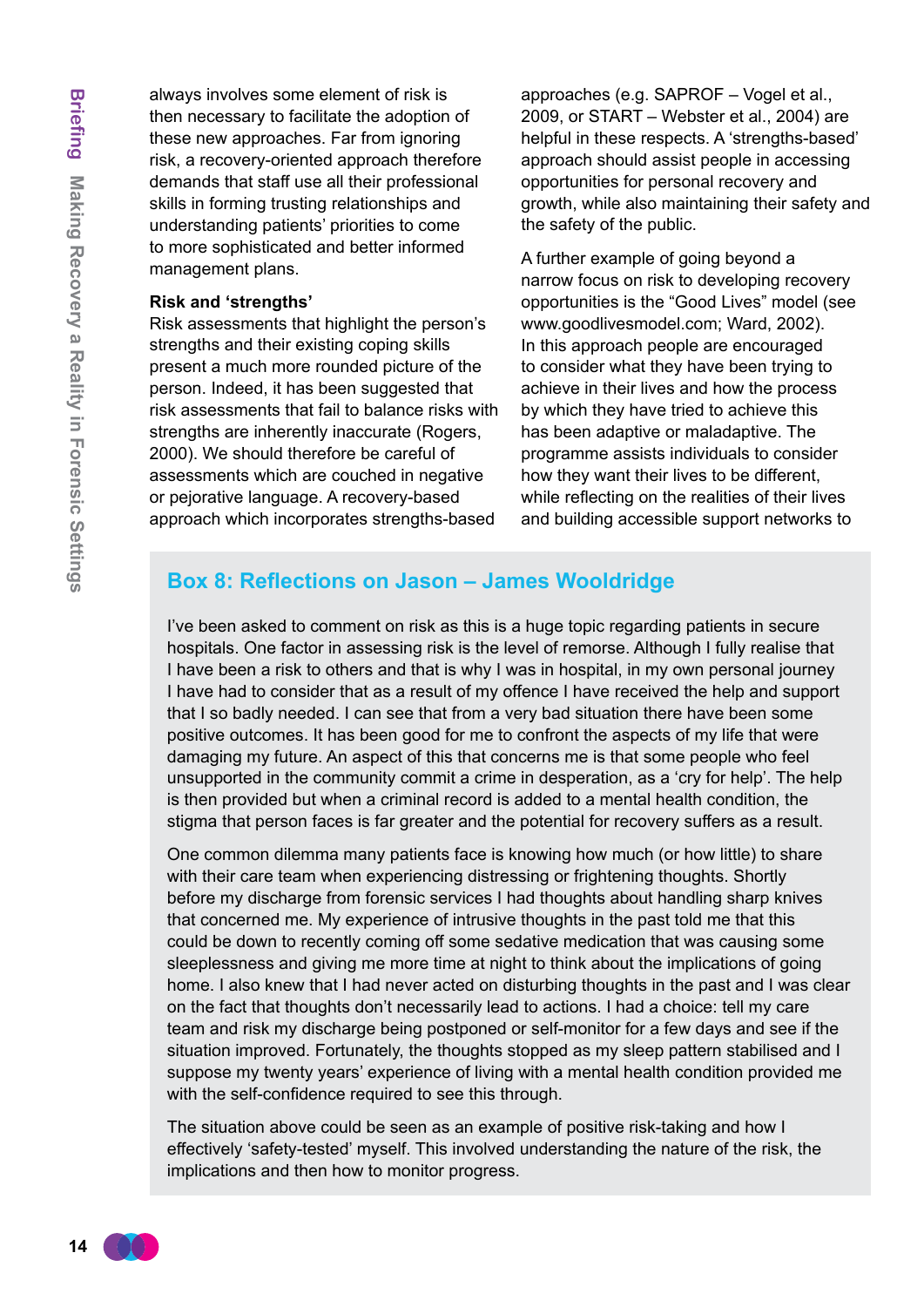cope with those realities. Its focus is positive and it incorporates elements of *discovery* for offenders as well as recovery, challenging them to consider what the elements of a 'good life' would be and how they can achieve it. The approach has been shown to have an impact on offending behaviours such as sexual offending (Willis & Ward, 2013), but has only recently been applied to offenders with mental health problems (Robertson, Barnao & Ward, 2011).

## **Key area IV: Opportunities for building a 'life beyond illness' - Meaningful occupation**

Activities that provide meaningful occupation have a central role in promoting recovery in mental health (Strickley & Wright, 2011) – so much so that the recovery journey has been described as an occupational journey (Kelly, Lamont, & Brunero, 2010). Activities that are meaningful, interesting and fulfilling are both the *means* by which people recover their sense of being in the world and an *outcome* of recovery (Sutton, 2008). Meaningful occupation provides purpose, structure, routine and pleasure. These all contribute to a sense of personal agency. The skills and competence developed as a result of taking part in meaningful activity increase an individual's horizons and provide opportunities to build a life beyond the secure setting. They are something to wake up for. Filling time with personally meaningful activities restores a sense of value and purpose to life promoting hope and a belief that the individual can still pursue their dreams (Hammell, 2009; Kelly et al., 2010; Mee & Sumison, 2001; Pierce, 2001; Whalley-Hammell, 2004).

If Jason is going to develop a life beyond illness that is meaningful to him he will first need to figure out what this means. An activity is meaningful when it fits with a person's values, goals and sense of self (Lloyd et al., 2007). With his unsettled background and few achievements in life so far, Jason may not have ever considered what makes his life worth living. Previous meaningful occupations may have been anti-social, harmful, even criminal (Twinley, 2013). People like Jason

are therefore faced with particular challenges in finding activities which are pro-social and health affirming (Cronin-Davis, Lang, & Molineux, 2004; Twinley, 2013).

A starting point to support someone like Jason may be to look back on what he has done before, using a strengths approach, and to identify how different activities have influenced his sense of wellbeing (Lindstedt, Söderlund, Stålenheim, & Sjödén, 2005). Also, the more that his environment can offer space for exploration and opportunities to try things out, the more he can begin to find out for himself his interests and priorities. At a basic level, ward programmes that directly involve patients in the planning and delivery of activities will empower them to help themselves (Rebeiro et al., 2001; Alred, 2003). They also contribute towards a stable, predictable structure and routine which forms the bedrock of the unit community and culture.

Staff attitudes are crucially important in this process and knowledgeable staff who take time to get to know the service user and provide the right level of support at the right time are fundamental. Jason will need to work at his own pace: fear of failure may hold him back. Staff need to be sensitive to this and ensure that activities are pitched at the right level so that individuals can always experience some success. When individuals participate in activities that are emotionally and cognitively demanding there will be a need for restorative, recuperative time. For example, in the later stages of Jason's admission, he may be participating in challenging work around his offending behaviour, other activities may then be an important counter-balance, providing solace, refuge and a place to 'recharge the batteries'.

Rather than simulated work programmes, forensic services are now encouraged to strive towards activities that are authentic and associated with community living (Townsend, 1997). This requires the development of interventions that tackle the systemic issues within the wider service, such as policies on access to the community, social inclusion and employment programmes which facilitate or obstruct the development of working alliances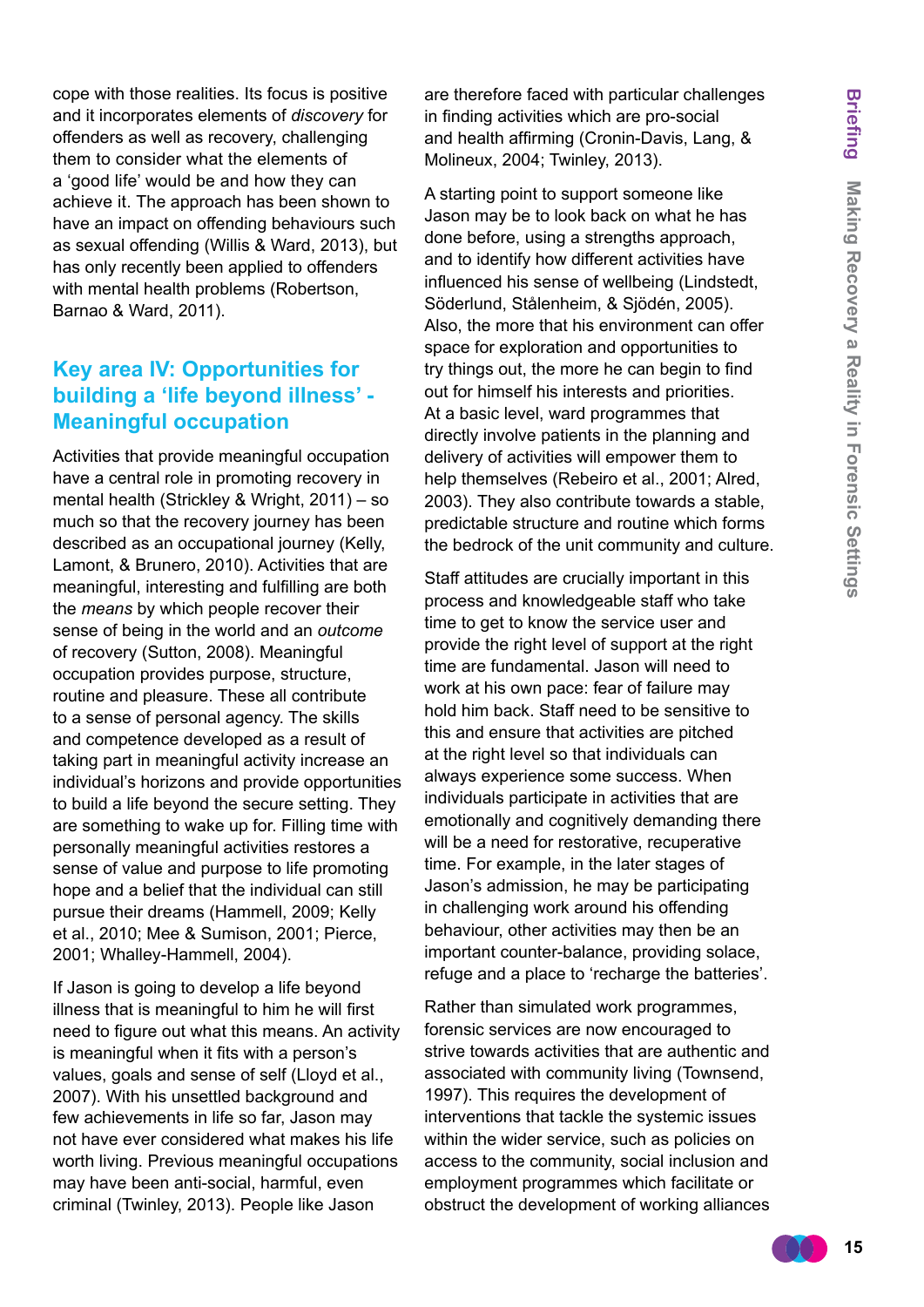with a range of community-based settings (Cronin-Davis et al., 2004). This process can start by inviting people with a range of experiences onto the secure units including artists, teachers, musicians, animal handlers, magicians and sports experts. They bring creative ideas, energy and new perspectives and provide an opportunity to challenge stigma through integration.

Advice from our workshops included: "*start small and be inclusive*"; "*it takes time to build relationships*"; "*It has taken years to build trust with colleges and community resources but the benefits have been worthwhile*".

#### **Open employment**

Most people with mental health problems want to work (Grove, Secker & Seebohm, 2005) and for people who also have forensic histories finding meaningful employment in the 'real world' is a key part of their recovery (Davies et al., 2007). Jason presents particular problems to employment specialists (and employers) because of his combination of mental health problems and offending history, but he should not be regarded as impossible to support into open employment. The 'Individual Placement and Support' (IPS) model (Becker, Drake & Concord, 1994) has been used successfully with a variety of people with severe and enduring mental health difficulties and substance misuse problems and is recommended for forensic offenders (SOFMH/NHS Scotland/Scottish Government, 2011). In mainstream mental health services IPS has been evaluated in a number of randomised controlled trials and has consistently been found to be more than twice as effective as any other approach in maintaining people with severe psychiatric difficulties in paid employment (Burns et al., 2007; Bond, Drake & Becker, 2008; Porteus & Waghorn, 2007; Rinaldi & Perkins, 2007). It is currently being tested by the Centre for Mental Health in a trial with prisoners who have mental health problems and being released into community teams (Durcan, 2014).

Although IPS is the most effective way of helping people into paid employment, as indicated above, there are a number of other possibilities in terms of voluntary roles in a variety of community settings. Open employment should not, therefore, be seen as the only – or the most superior – occupational outcome. It depends on the person and what they want to do. IPS is important because it has demonstrated that we now have an approach which *can* help people with offending histories and mental health problems into paid employment should they wish to do so.

## **Key area V: Peer support**

'Peer support' roles are unique in terms of seeing the person's experience of using forensic services as a positive *advantage* when it comes to selection and recruitment. Of course, gaining support from people who have had similar experiences has been a feature of human interaction for as long as humans have been around in groups and communicating with one another. Similarly, the importance of naturally occurring friendships between peers has long been recognised in the mental health field and peer support worker posts, voluntary and paid, have been established in both third sector and statutory mental health services. The ImROC programme believes they are particularly important in terms of supporting recovery in mental health (Repper 2013a; 2013b).

But, peer support worker posts are still rare in forensic services. There are a number of reasons for this:

- i. Historically, expertise has focused on what is provided by mental health workers and service users are assumed to have to be passive, rather than active, contributors to this process (Boehm et al., 2014).
- ii. Focus groups on the possibility of establishing a mentoring system in a secure hospital, suggested competition between staff and peer workers played a role in the difficulties of establishing such roles (Boehm et al., 2014).
- iii. In order to provide peer support based on shared experiences, the peer worker would ideally have personal experience of both mental health problems and secure services. However, many people who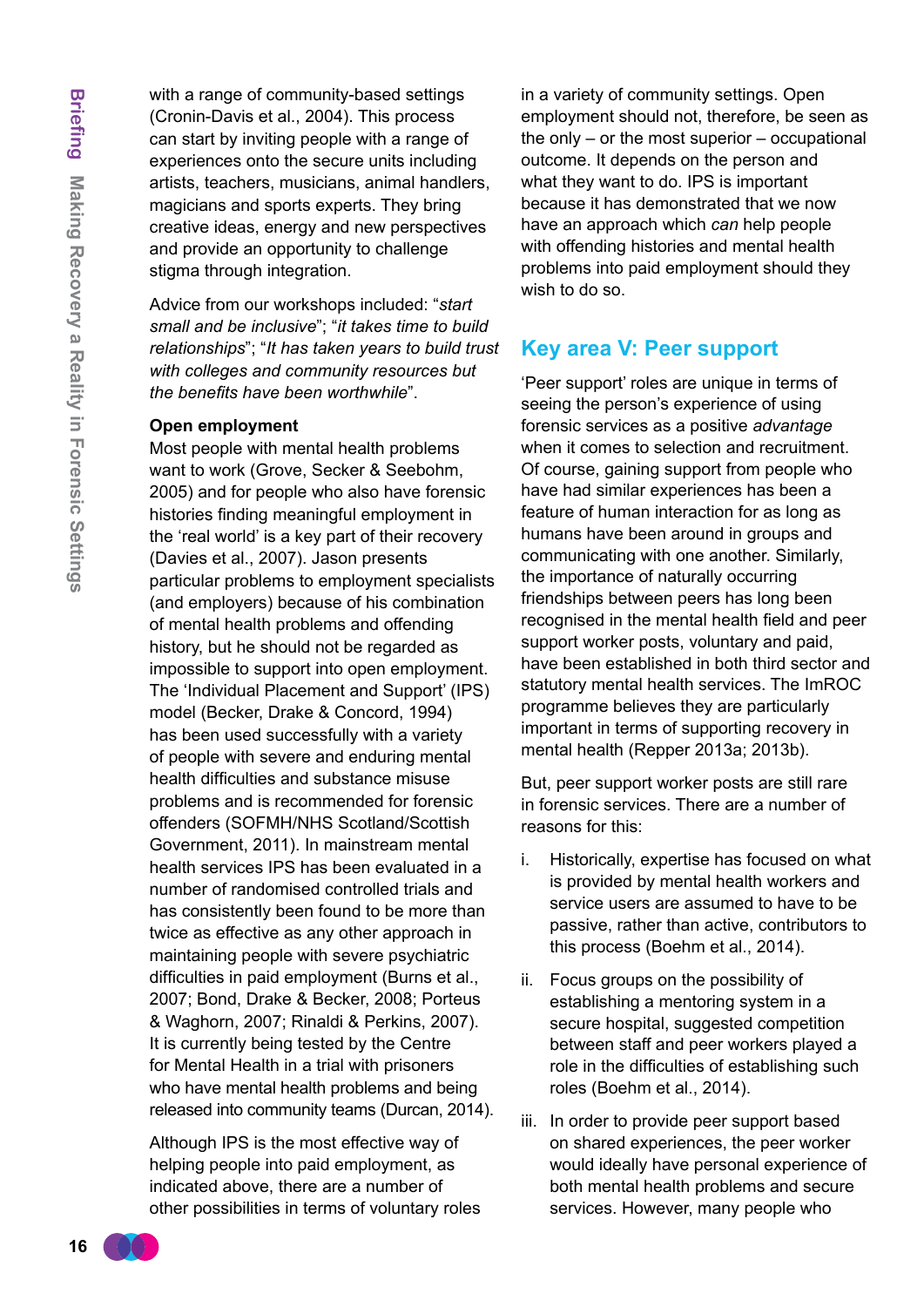have used secure services do not want to remain connected to the system once they have left, or have not been encouraged to take on a new role in relation to where they received secure care.

- iv. While current legislation is supportive of the employment of people with mental health problems, many remain excluded from the workforce. There are particular anxieties about employing people with offending histories to work alongside potentially vulnerable people in secure services.
- v. Additional concerns relate to the wellbeing of the peer workers themselves – it can be stressful and potentially (re) traumatising for anybody to work in secure settings.

Despite these problems, there are examples of peer workers serving a unique and valuable function in secure settings. For example, Baron (2011) describes the emergence of this new role in the US: "*Forensic Peer Specialists (FPSs) are now working one-onone with referrals from mental health and drug courts to provide the otherwise unavailable ongoing support consumers may need to avoid incarceration in the future. A few FPSs work with individuals inside jails and prisons to develop re-entry plans that ensure a smooth transition to community life. Most FPSs, however, work within community-based re-entry programs to provide both personal encouragement and practical assistance in the months following release*" (p. 1).

In this example, forensic peer specialists served as community guides, coaches, and advocates, working to link recently discharged people with housing, vocational and educational opportunities, and community services. Within this context, they can model useful skills and effective problem-solving strategies, as well as responding to crises. In England, Together (see [www.together.org.uk](http://www.together.org.uk)) is leading a new project scoping the development of peer worker posts in secure services. Thus, there is a small, but growing, cohort of paid support worker posts in secure services.

There are also many examples of unpaid peer support. 'Buddy' systems and 'listening' projects are common in many secure settings. Patients who have been on a unit for a longer time provide support to newer patients, offering a welcome to the unit and information to familiarise them with the routines and expectations of the environment. Within secure services, these have developed from the impetus provided by the requirement for a "buddy system" as part of the implementation of 'My Shared Pathway' (Ayub, et al., 2013). A project called "Peer+" at Kneesworth House Hospital<sup>1</sup> has developed these roles even further, with formalised training and dedicated on-going supervision for a team of Peer+ workers across all wards.

Patients who have completed an episode of care in a particular unit can also be invited back to support those who are earlier in their treatment pathway (e.g someone who has been through a particular therapy group might come back to help to deliver and engage subsequent group members). Similarly, people who have moved on may return to the unit to talk to existing patients about their journey. This can inspire hope and belief in the possibility of a future after discharge (Davidson et al, 1999).

#### **Recovery Colleges**

One of the most exciting new developments supporting the recovery of people using mainstream mental health services is the 'Recovery College' (Perkins et al, 2012). These are places where service users can deploy their knowledge and experience of mental health issues ('experts-by-experience') working alongside professionals to design and co-deliver 'courses' on topics they identify as relevant to a mixed audience of service users, professionals and family members. Courses may vary in length from a single session to a fully accredited training programme. Recovery Colleges have proved extremely popular and appear to produce range of very positive outcomes (McGregor, Repper & Brown, 2014). Most Colleges are organised on a 'hub-and-spoke' model, with a central 'hub' in the mental health service and 'spokes' in a variety of community settings. Some Colleges are now beginning to deliver 'spokes' in forensic settings (high, medium or low secure).

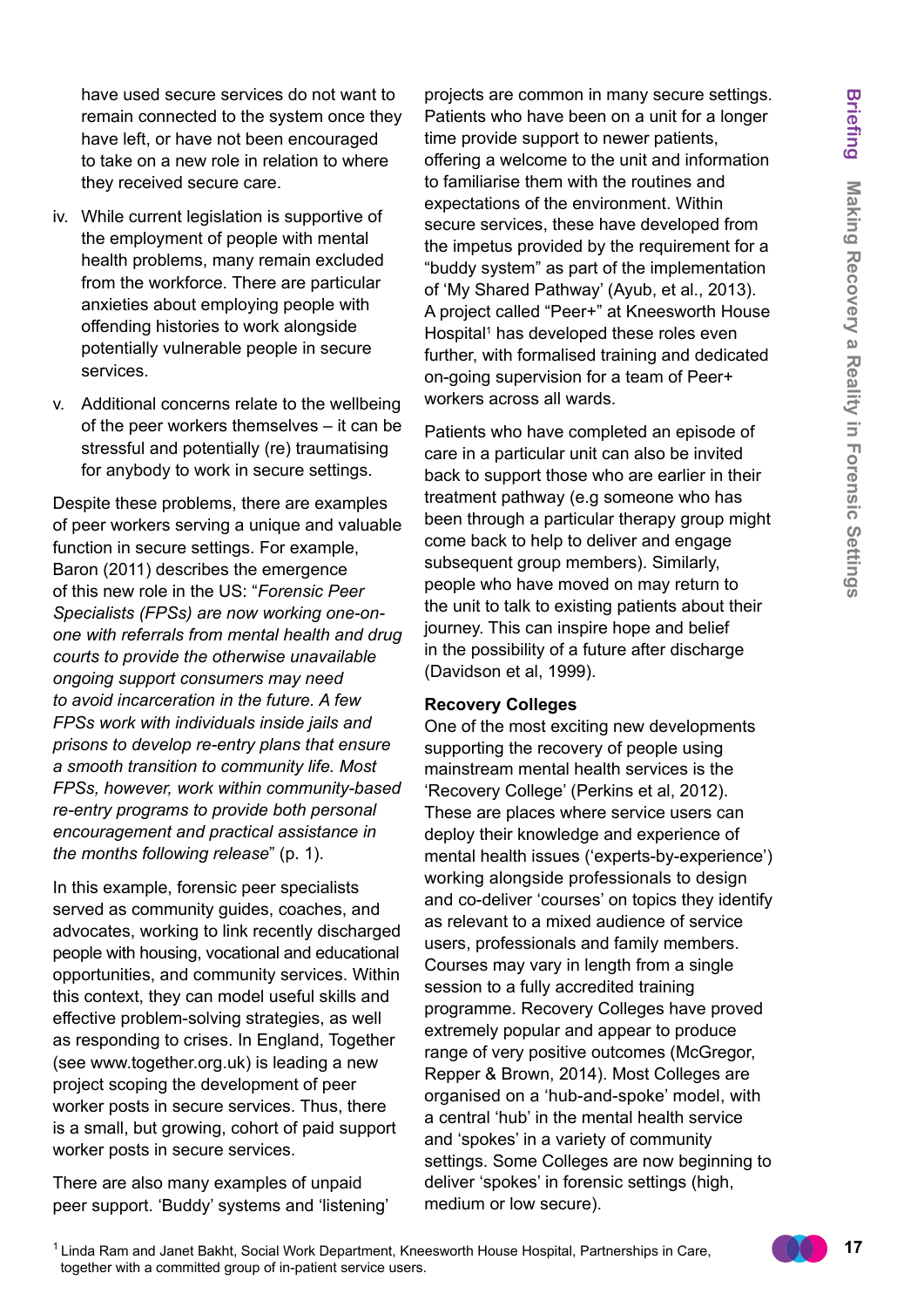The role of the peer can transform what have often been very negative experiences into something positive, "*I've been through a lot in my time, now I want to give something back, helping other people who come after me*". This gives personal satisfaction and may be a

powerful element in a reparative process. It is also inclusive in that everyone has experiences to share that may be useful to others. Of course, not everyone will be interested in participating, but for those that can work in this way they can be genuinely transformative.

## **Box 9: James Woolridge – Reflections**

I've reflected on what's been written in this document so far and what lessons I've personally learnt from being a secure patient. I do this not only because it is healthy for me to express my feelings and thoughts on what has happened in my life but also because it could help someone else who may have walked a similar path. My well-being was helped greatly by the realisation that many of the staff wanted what I wanted - that is to move on and leave secure services. Rather than fight the system from within, which ultimately led to life being harder, it dawned on me that if I worked with the staff then I stood a much better chance of achieving my goals.

A nurse once thanked me for sharing something that they learnt from talking to me. This was very important as I realised that learning is a two-way street and I welcome the development of Recovery Colleges where everyone's a student and the emphasis is on learning together. I truly hope that some of my fellow patients realise that there is great comfort in knowing that someone who has experienced similar, life-changing events can live a productive life even with the limitations that come with being, or having been, a secure patient.

Whilst I mentioned remorse earlier and how this has to be balanced with the fact that I received the help and support I was so desperately crying out for, I am also aware of the 'ripple effect' my crime of setting two fires on a hospital ward and how this impacted on my fellow patients, the nurses on the ward, my family, my work and my life in general. My wife told me that at one point during my time as an inpatient she had approached a solicitor about divorce proceedings and the thought that I could have lost everything I hold so dear is a reminder of the severity of my crime.

In a strange way my experience of secure services helped me to take responsibility for my actions and provided a long, sharp shock. It also provided me with additional experience of mental health service provision and if it hadn't been for my crime, I wouldn't have been asked to contribute to this document.

# **Quality and outcomes**

The problems of measuring quality and outcomes in services to support recovery are considerable. Specifying quality indicators means that we need to know which aspects of care are reliably associated with specific positive outcomes; identifying reliable outcome indicators depends on everyone agreeing what recovery-oriented services should be striving to achieve.

In both respects, this is not easy simply because the application of recovery principles is so new that the evaluative research is lacking. Notwithstanding, it is possible to identify some quality indicators in mainstream mental health services which do receive general support and some outcome indicators that most people agree on (Shepherd et al., 2014).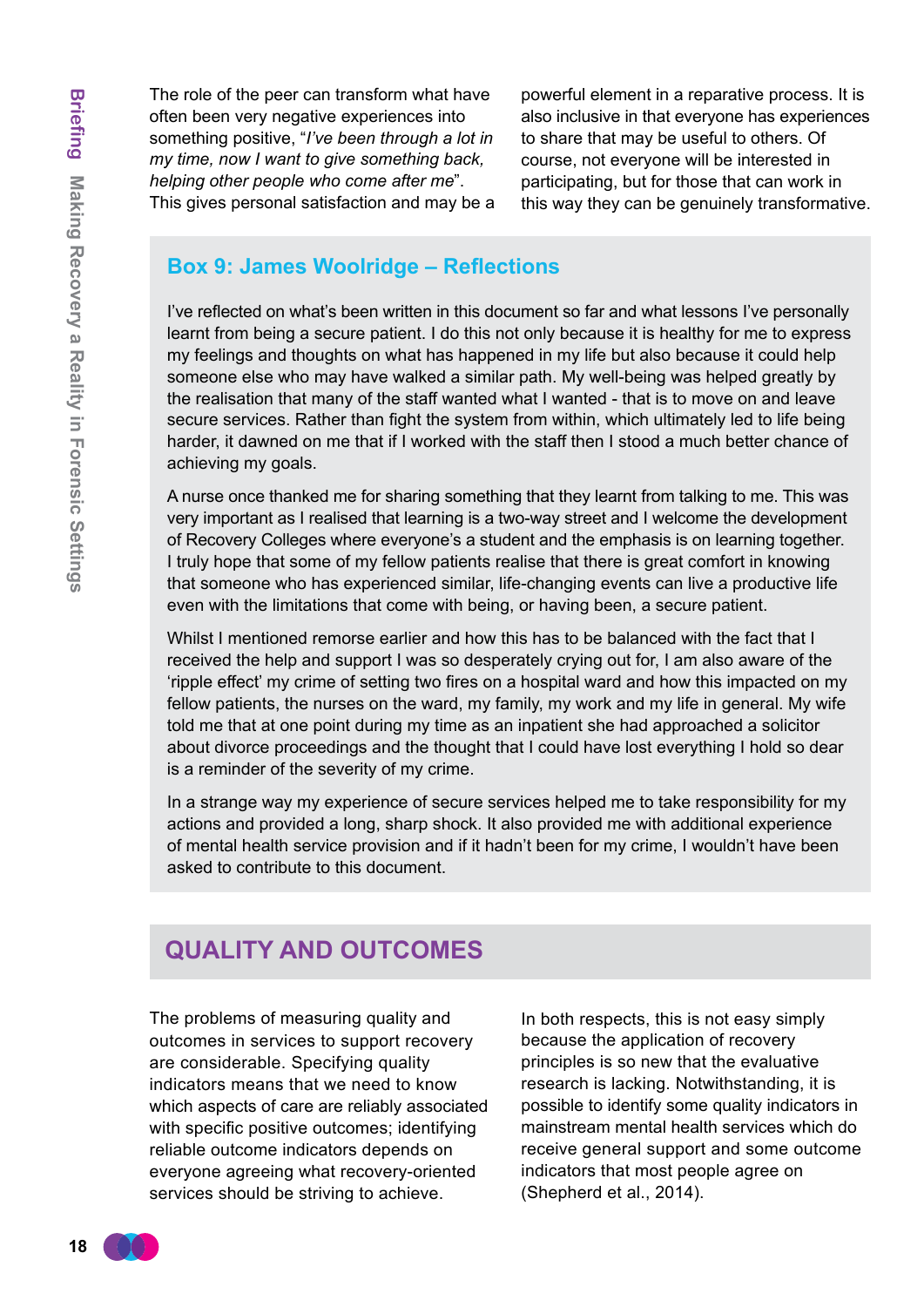In forensic services, the lack of research linking recovery practices to outcomes is even greater, but much of this paper has been devoted to

try to articulate quality indicators for care at both an individual and an organisational level. These are summarised in Box 10.

## **Box 10: Quality indicators for recovery supporting forensic services at the level of** *individual* **and** *organisational* **care**

#### *Individual* **level care**

- **•**  Specific attempts are made to build high quality, trusting relationships from the beginning.
- **•**  A strengths-based approach is used to underpin care planning.
- **•**  Shared decision-making is used routinely in care planning.
- **•**  Service users are provided with information about the alternative treatments available (medical, psychological, social).
- **•**  Necessary rules and restrictions ('boundaries') are explained clearly.
- Service users report feeling safe in the environment.
- **•**  Service users are routinely involved in planning how to pursue their chosen life goals in ways that are safe for them and others ('safety planning').

#### *Organisation* **of care**

- There is reasonable consistency of staffing.
- **•**  Service users routinely participate in co-producing policies and procedures.
- **•**  Service users routinely participate in co-designing and co-delivering the ward programme.
- **•**  Service users routinely participate in co-designing and co-delivering staff training.
- **•**  Service users are routinely involved in staff selection and appraisal.
- **•**  The unit provides access to a range of occupational activities.
- **•**  The unit has good links with a range of community agencies who can offer placements.
- The unit has access to specialist vocational staff who have received training in the 'Individual Placement and Support' (IPS) model.
- **•**  The unit employs appropriately trained peer support workers.
- **•**  The unit provides Befriending or 'Listening' schemes.
- The unit regularly uses the 'Team Recovery Implementation Plan' (TRIP) as a way of assessing and improving the recovery-oriented practices.
- Service users have access to 'Recovery College'-type provision.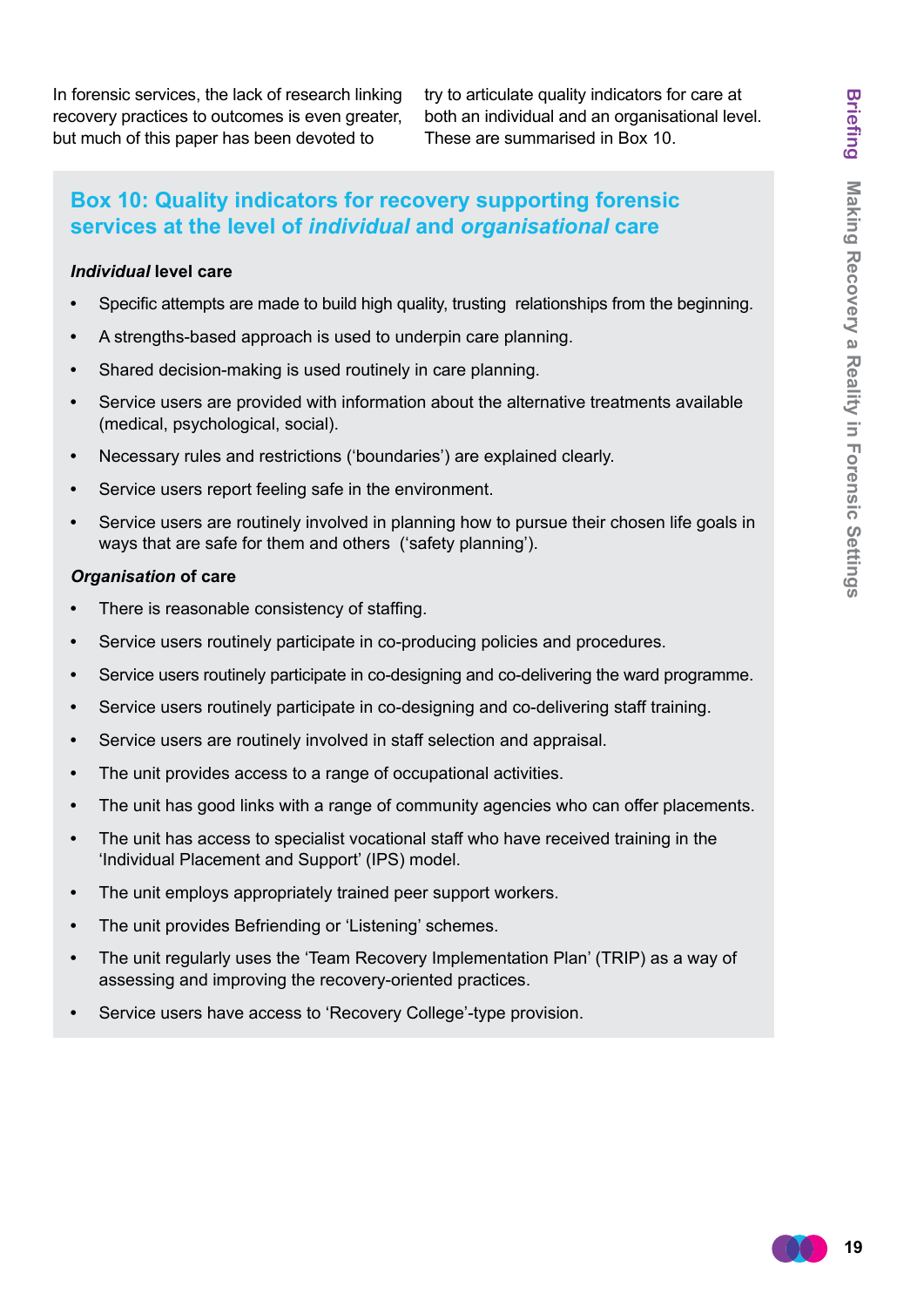This list could be operationalised and used as a check-list for assessing and developing the service. This would be best achieved through a process of co-production.

In relation to outcomes, there is greater commonality for people in forensic services and those in mainstream mental health services. We would therefore argue that the same list of outcome measures as ImROC proposed for mainstream services could be used here, perhaps with minor modifications. These are shown in Box 11.

**Box 11: Summary recommendations for recovery outcomes measures (based on Shepherd et al., 2014,** *Supporting Recovery in Mental Health – Quality and Outcomes***, Centre for Mental Health, London).**

#### **Definite**

**DOMAIN 1 – Quality of recovery-supporting care** – To what extent do service users feel that staff in services are trying to help them in their recovery? **Recommended measure: INSPIRE.**

**DOMAIN 2 – Achievement of individual recovery goals** – To what extent have goals, as defined by the individual, been attained over time? **Recommended measures: Goal Attainment Scaling (GAS), narrative accounts.** 

**DOMAIN 3 – Subjective measures of personal recovery** – To what extent do individuals feel that their hopes, sense of control and opportunities for building a life beyond illness have improved as a result of their contact with services? **Recommended measure: Questionnaire on the Process of Recovery (QPR).** 

**DOMAIN 4 – Achievement of socially valued goals** – Has the person's status on indicators of social roles improved as a result of their contact with services? **Recommended measures: Relevant items from Adult Social Care Outcomes Framework (2012), Social inclusion web.** 

#### **Possible**

**DOMAIN 5 – Quality of life and well-being** – Has the person's quality of life and/or well-being improved? **Recommended measures: MANSA, WEMWBS.** 

**DOMAIN 6 – Service use** – As a result of their recovery being supported, has the person made an appropriate reduction in their use of other mental health services? **Recommended measures: Relevant items from Mental Health Minimum Data Set & NHS Outcomes framework (but beware!).**

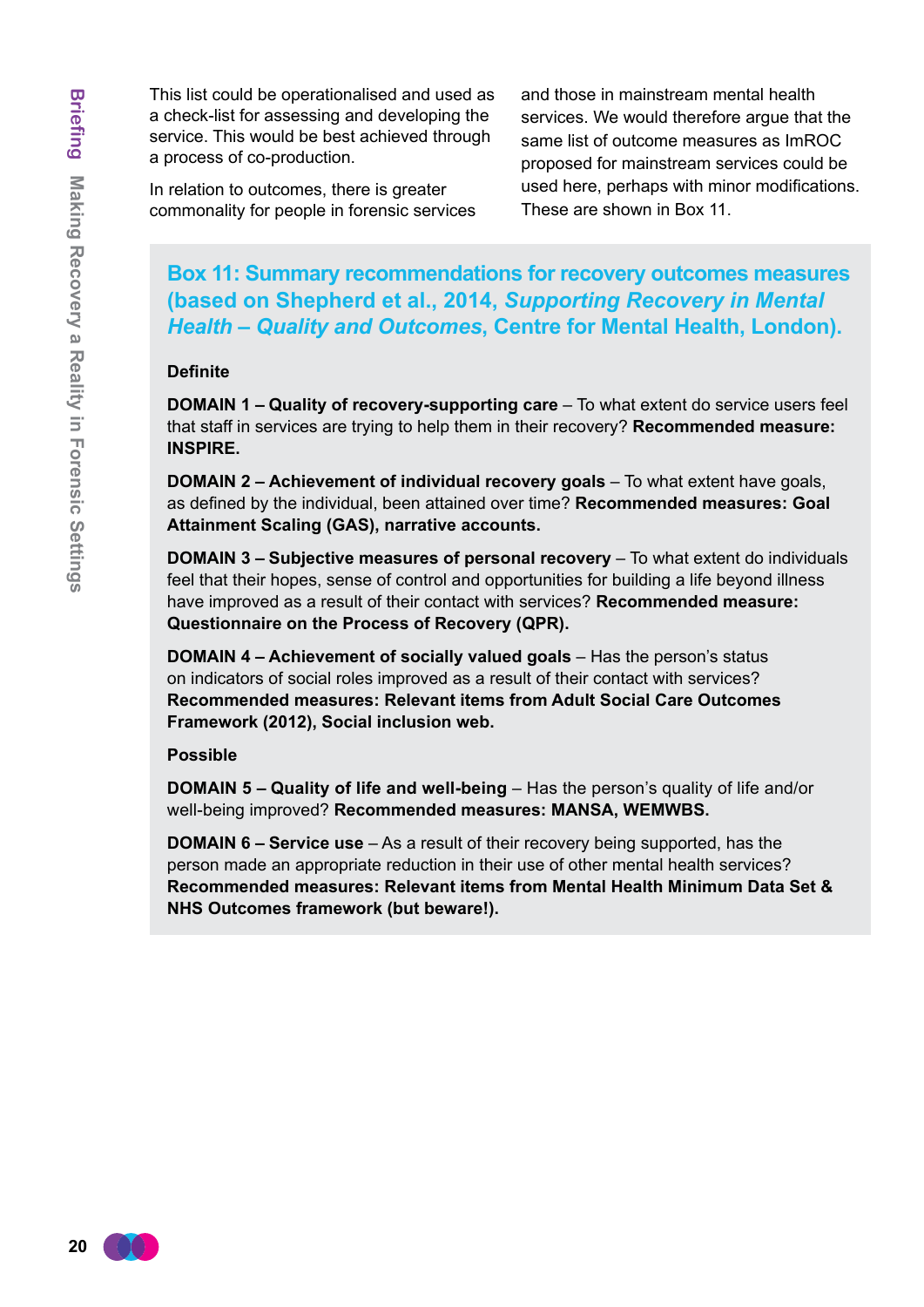# **conclusions**

We began with asking a simple question of our workshop participants: "*What helps and what hinders recovery?*" What emerged from those conversations was that recovery for forensic service users is, in many respects, identical to recovery for mental health service users in non-forensic settings. But, the recovery journey of people in forensic services is significantly different from others in one crucial aspect: people with offending histories have to address in some way the reality of what they have done and what brought them to forensic services. For forensic service users, personal recovery therefore needs to include offender recovery. This means addressing guilt, shame, confusion, turmoil – sometimes denial – with sensitivity and respect. If this can be done in such a way that the person is helped to 'come to terms with themselves' then personally defined recovery becomes genuinely possible.

Support for personally defined recovery should therefore be incorporated into mental health and well-being interventions for

people in forensic services, just as for those outside of them. Risks need to be identified and managed so that the person can pursue their hopes and dreams safely. High quality relationships of trust and collaboration need to be built between service users and staff and service users should be able to participate as fully as possible in all aspects of their care through informed choices and shared decision-making. Care planning needs to be founded on the person's strengths, while acknowledging their difficulties. Organisations then need to commit to developing a culture of safety for service users and staff and provide support for staff in maintaining their support for recovery. Trusts, directorates and leadership teams need to consider how they can invest in transforming the culture and practices in their services to prioritise recovery. Finally, contact with the wider community – peers, family, friends and informal social networks – needs to be actively encouraged - it provides the strongest foundation for hope and a positive sense of identity into the future.

## **Box 12: Final reflections – James Wooldridge**

Thinking about Jason and recovery in this document has been challenging for me in many ways. I first heard about recovery as a way of living whilst a patient in secure services and I truly believe – then and now - that those who work in secure services have a far greater opportunity to work to support recovery than staff in acute ward settings. This is because in the acute settings I've experienced staff levels are lower, staff/patient interactions are limited and the emphasis seemed to be on throughput rather than high quality care.

In discussing these issues I tried to include many of the dilemmas that I personally faced whilst a patient, such as disclosure, remorse, having bad days, as well as the frustrations of being in such a closely-monitored environment. Above all, I wanted to convey a sense of hope. This is the cornerstone of recovery and needs to be nurtured by both staff and patient alike. In my recovery I would particularly acknowledge the role that my wife, my work, my music and my dog have played in maintaining my hope and supporting my recovery. Thanks to them and to all of you for reading this.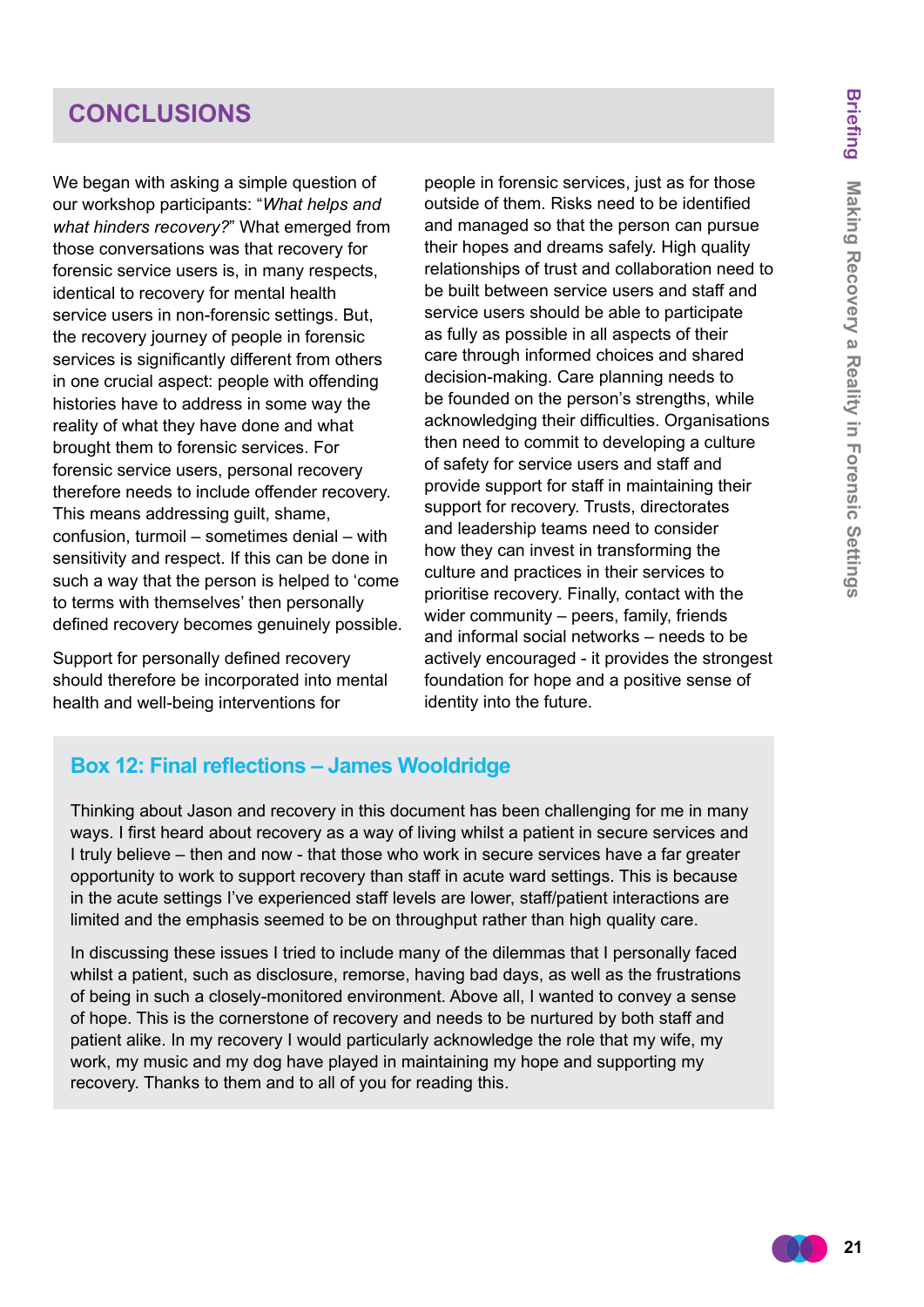# **references**

Adshead, G, (2000) Care or custody? Ethical dilemmas in forensic psychiatry. *Journal of Medical Ethics 26*, 302–304

Adshead, G. (2010) Introduction to ethics. In: A. Barlett & G. McGauley (Eds), *Forensic Mental Health: Concepts, systems, and practice* (pp. 293-294). Oxford: Oxford University Press.

Adshead, G. (2012a). Their Dark Materials: Narratives and Recovery in Forensic Practice. [\(http://www.rcpsych.ac.uk/pdf/Their%20](http://www.rcpsych.ac.uk/pdf/Their%20Dark%20Materials.%20narratives%20and%20recovery%20in%20Forensic%20Practice%20Gwen%20Adshead.x.pdf) [Dark%20Materials.%20narratives%20and%20](http://www.rcpsych.ac.uk/pdf/Their%20Dark%20Materials.%20narratives%20and%20recovery%20in%20Forensic%20Practice%20Gwen%20Adshead.x.pdf) [recovery%20in%20Forensic%20Practice%20](http://www.rcpsych.ac.uk/pdf/Their%20Dark%20Materials.%20narratives%20and%20recovery%20in%20Forensic%20Practice%20Gwen%20Adshead.x.pdf) [Gwen%20Adshead.x.pdf](http://www.rcpsych.ac.uk/pdf/Their%20Dark%20Materials.%20narratives%20and%20recovery%20in%20Forensic%20Practice%20Gwen%20Adshead.x.pdf). Accessed on 24 June 2013)

Adshead, G. (2012b) This thing of darkness: Index offence work and recovery. Paper presented at the 5th Forensic Implementing Recovery through Organisational Change (ImROC) Seminar "Promoting recovery through positive working alliances", The Learning Centre, South Staffordshire & Shropshire Healthcare Foundation Trust, 11 October 2012.

Aiyegbusi, A. & Clarke-Moore, J. (2008) Therapeutic Relationships with Offenders: An Introduction to the Psychodynamics of Forensic Mental Health Nursing

Aiyegbusi, A. & Kelly, G. (2012) *Professional and Therapeutic Boundaries in Forensic Mental Health Practice.* London: Jessica Kingsley Publishers.

Allen. S. (2010) *Our Stories: Moving On, Recovery and Well-being*. South West London & St. George's Mental Health Trust Forensic Services.

Alred, D. (2003) Programme Planning. In: L. Couldrick & D. Alred (Eds.), *Forensic Occupational Therapy*. London: Whurr.

Ayub, R., Callahan, I., Haque, Q. & McCann, G. (2013) Increasing patient involvement in care pathways. *Health Services Journal*, 3 June 2013. ([http://www.hsj.co.uk/](http://www.hsj.co.uk/home/commissioning/increasing-patient-involvement-in-care-pathways/5058959.article) [home/commissioning/increasing-patient](http://www.hsj.co.uk/home/commissioning/increasing-patient-involvement-in-care-pathways/5058959.article)[involvement-in-care-pathways/5058959.articl](http://www.hsj.co.uk/home/commissioning/increasing-patient-involvement-in-care-pathways/5058959.article)e)

Barker, R. (2012) Risk and Recovery: Accepting the complexity. In: G. Drennan & D. Alred (Eds), *Secure Recovery: Approaches to Recovery in Forensic Mental Health Setting*  (pp. 23-40). London: Routledge.

Baron, R. (2011) Forensic Peer Specialists: An Emerging Workforce. Center for Behavioral Health Services & Criminal Justice Research, Policy Brief, June 2011.

Bartlett, A. and McGauley, G. (2010) *Forensic Mental Health: Concepts, systems, and practice*. Oxford University Press: Oxford.

Becker, D.R., Drake, R.E. & Concord, N.H. (1994) Individual placement and support: a community mental health center approach to vocational rehabilitation. *Community Mental Health Journal*, 30, 193-206.

Boardman, J & Roberts, G. (2014) *Risk, Safety and Recovery, ImROC Briefing Paper 9.* London: Centre for Mental Health and Mental Health Network, NHS Confederation.

Boehm, B., Tapp, J., Carthy, J., Noak, J., Glorney, E. & Moore, E. (2014) Patient Focus Group Responses to Peer Mentoring in a High Security Hospital. International Journal of Forensic Mental Health, 13: 1–10.

Bond, G. R., Drake, R.E. & Becker, D. (2008) An update on randomized controlled trials of evidence-based supported employment. *Psychiatric Rehabilitation Journal*, 31, 280-290.

Borg, M., & Kristiansen, K. (2004) Recoveryoriented professionals: Helping relationships in mental health services. *Journal of Mental Health*, October 2004; 13(5): 493 – 505

Bowser, A. (2012) Nothing for us without us either. In : G. Drennan & D. Alred (Eds), *Secure Recovery: Approaches to Recovery in Forensic Mental Health Settings* (pp. 41-54). London: Routledge.

Burns, T., Catty, J., Becker, T., Drake, R., Fioritti, A., Knapp, M., Lauber, C., Tomov, T., Busschbach, J., White, S. & Wiersma, D. (2007) The effectiveness of supported employment for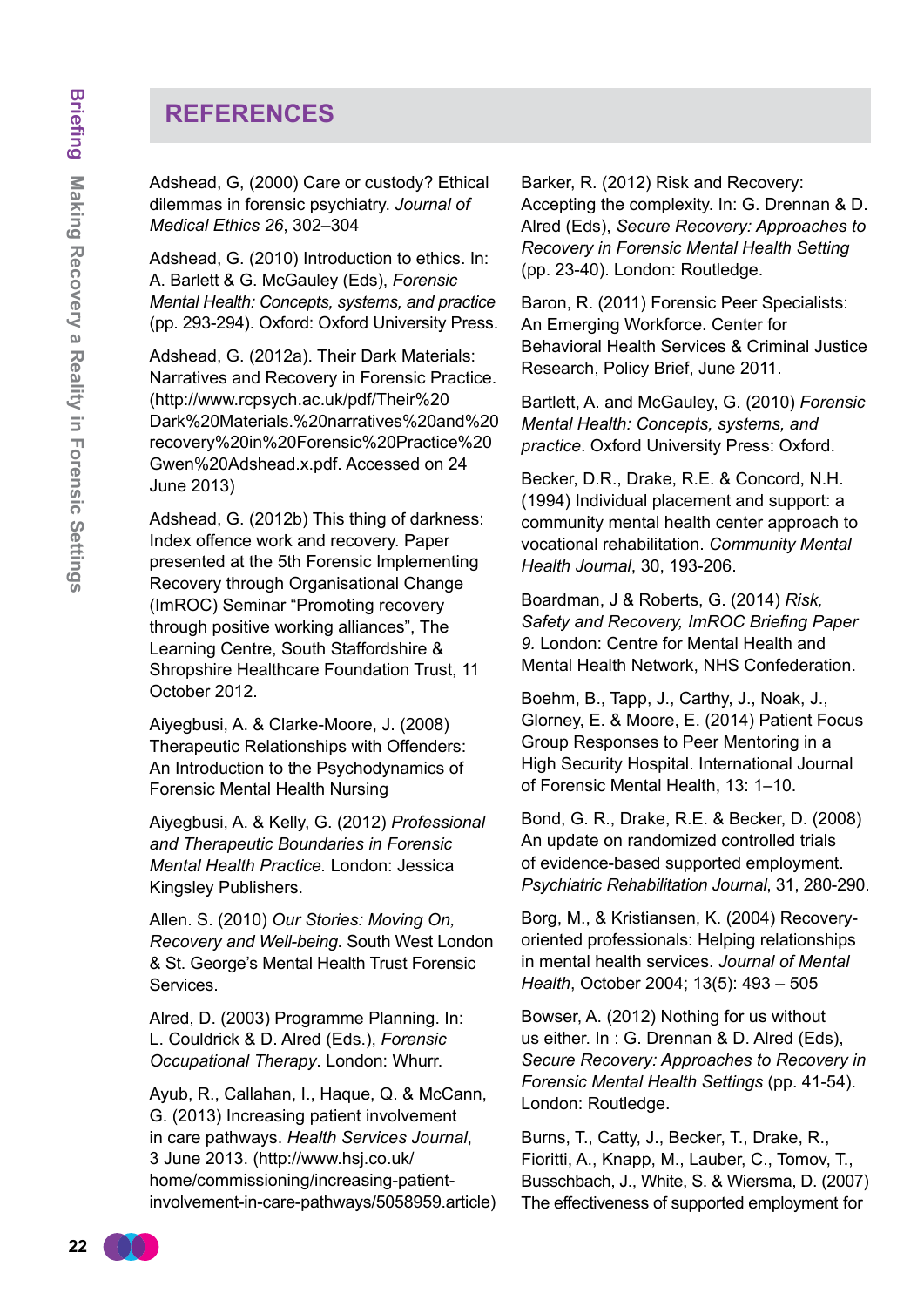people with severe mental illness: a randomised controlled trial, *The Lancet*, 370, 1146-1152.

Copeland, M. (2011). *The Wellness and Recovery Action Plan*. Peach Press: West Dummerston, VT.

Cronin-Davis, J., Lang, A., & Molineux, M. (2004) Occupational Science: The forensic challenge. In Molineux (Ed.), *Occupational Science for Occupational Therapists*. Oxford: Blackwell.

Davidson, L., Chinman, M., Kloos, B., Weingarten, R., Stayner, D., & Tebes, J.K. (1999) Peer support among individuals with severe mental illness: A review of the evidence. *Clinical Psychology: Science and Practice*, 6 (2), 165-187.

Davies, S., Clarke, M., Hollin, C. & Duggan, C. (2007) Long-term outcomes after discharge from medium secure care: a cause for concern, *British Journal of Psychiatry*, 191, 70-74.

Davies, S., Wakely, E., Morgan, S. & Carson, J. (2012) *Mental Health Recovery Heroes Past and Present***.** Pavilion Press: Sussex.

Department of Health Secure Services Policy Team. (2010) *See, think, act: Your guide to relational security*. London: Department of Health.

Department of Health. (2007) *Best Practice in Managing Risk: Principles and evidence for best practice in the assessment and management of risk to self and others in mental health services*. London: Department of Health.

Dorkins, E. & Adshead, G. (2011) Working with offenders: challenges to the recovery agenda. *Advances in Psychiatric Treatment*, 17, 178-187.

Dowling, H., & Hutchinson, A. (2008) Occupational therapy - it's contribution to social inclusion and recovery. *A Life in the Day*, 12(3), 11-14.

Drennan, G., & Alred, D. (2012). *Secure Recovery: Approaches to Recovery in Forensic Mental Health Settings*. London: Routledge.

Durcan, G. (2014). *Employment for offenders*. Available at [http://www.centreformentalhealth.](http://www.centreformentalhealth.org.uk/employment/andoffenders.aspx) [org.uk/employment/andoffenders.aspx.](http://www.centreformentalhealth.org.uk/employment/andoffenders.aspx) (Accessed 30th Jul 2014).

Eunson, H., Sambrook, S., & Carpenter, D. (2012)Embedding recovery into training for mental health practitioners. In: G. Drennan & D. Alred (Eds), *Secure Recovery: Approaches to Recovery in Forensic Mental Health Settings* (pp. 172-185). London: Routledge.

Ferrito, M., Vetere, A., Adshead, G., & Moore, E. (2012) Life after homicide: accounts of recovery and redemption of offender patients in a high security hospital – a qualitative study. *Journal of Forensic Psychiatry & Psychology*, 23(3), 327-344.

Francis, R. (2013) *Implementing the recommendations to The Francis Inquiry: A Year On*[. http://www.healthcareconferencesuk.](http://www.healthcareconferencesuk.co.uk/francis-inquiry-a-year-on) co.uk/francis-inquiry-a-year-on.

Grove, B., Secker, J. & Seebohm, P. (2005) *New Thinking about Mental Health and Employment*. Oxford: Radcliffe

Gutheil, T.G. & Brodsky, A. (2008) *Preventing Boundary Violations in Clinical Practice*. New York: Guilford Press.

Hammell, K. (2009) Self care, productivity and leisure, or diimensions of occupational experience? Rethinking occupational "categories" *Canadian Journal of Occupational Therapy*, 76, 107-114.

Hillbrand, M. & Young , J. L. (2008) 'Instilling hope into forensic treatment: The antidote to despair and desperation'. *Journal of the American Academy of Psychiatry and the Law*, 36, 90 – 94 .

Kelly, M., Lamont, S., & Brunero, S. (2010) An occupational perspective of the recovery journey in mental health. *British Journal of Occupational Therapy*, 73(3), 129-135.

Koekkoek, B., van Meijel, B., van Ommen, J., Pennings, R., Kaasenbrood, A., Hutschemaekers, G & Schene, A. (2010) Ambivalent connections: a qualitative study of the care experiences of non-psychotic chronic patients who are perceived as 'difficult' by professionals. *BMC Psychiatry*, 10: 96 [http://](http://www.biomedcentral.co,/1471-244X/10/96) [www.biomedcentral.com/1471-244X/10/9](http://www.biomedcentral.co,/1471-244X/10/96)[6](www.biomedcentral.com/1471-244X/1096)

Langan, J. (2008) Involving mental health service users considered to pose a risk to other people in risk assessment. *Journal of Mental Health*, 17(5), 471 – 481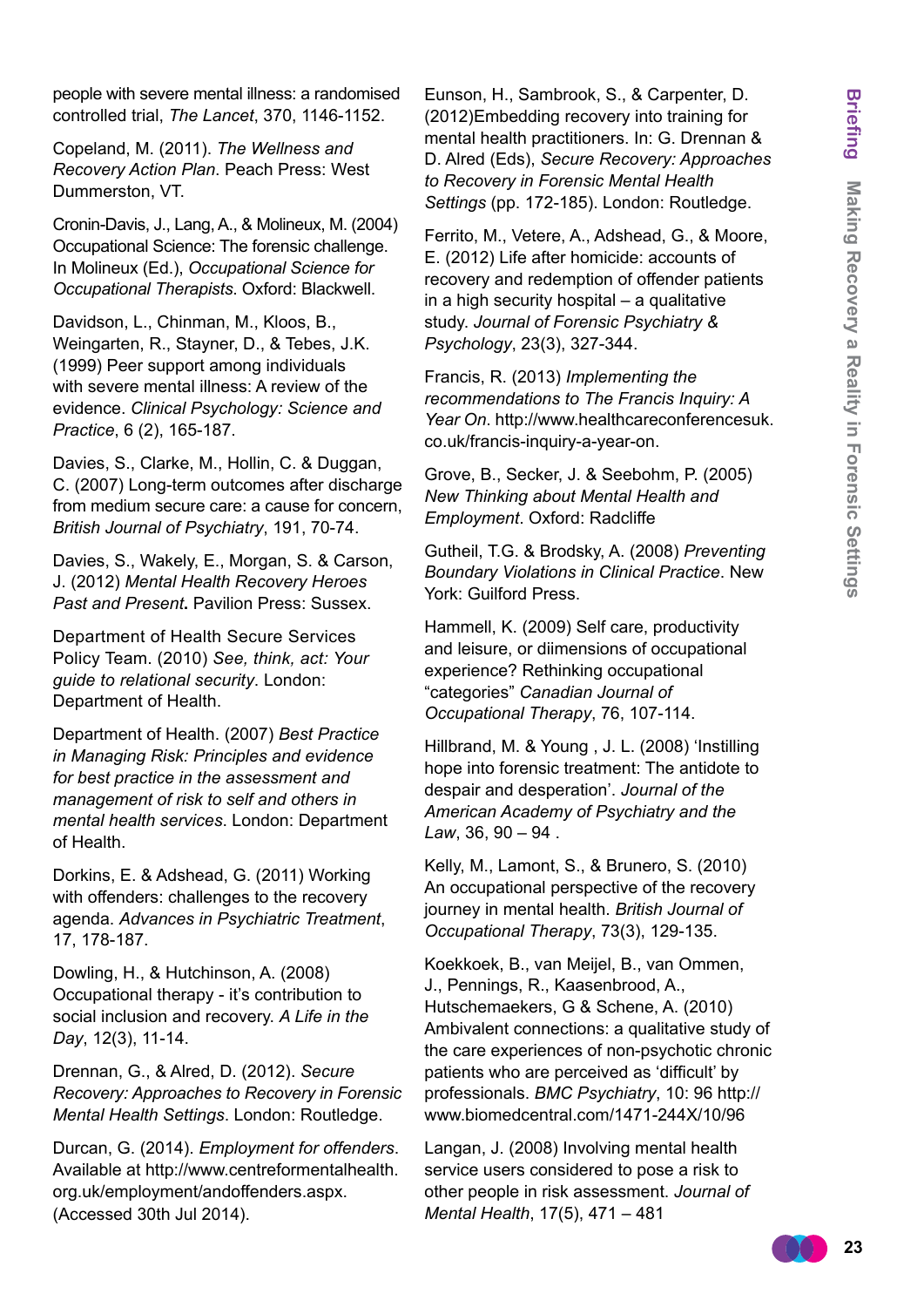Langan, J., & Lindow, V. (2004) *Living with Risk: Mental Health Service User Involvement in Risk Assessment and Management*, Bristol: Joseph Rowntree Foundation/The Policy Press.

Lazarus, A. A. (1994) How certain boundaries and ethics diminish therapeutic effectiveness. *Ethical Behaviour*, 4: 255-261.

Lindstedt, H., Söderlund, A., Stålenheim, G., & Sjödén, P. (2005) Personality traits as predictors of occupational performance and life satisfaction among mentally disordered offenders. *Nordic Journal of Psychiatry* 59(5), 357-364.

Lloyd, C., King, R., McCarthy, M., & Scanlan, M. (2007) The association between leisure motivation and recovery: A pilot study. *Australian Journal of Occupational Therapy*, 54, 33-41.

MacKeith, J. (2011) The Development of the Outcomes Star: A Participatory Approach to Assessment and Outcome Measurement. Housing Care and Support, Vol 14, No. 3. [\(http://www.outcomesstar.org.uk/storage/](http://www.outcomesstar.org.uk/storage/outcomes-star-library/articles/Development-of-Outcomes-Star-in-Housing-Care-and-Support.doc) [outcomes-star-library/articles/Development-of-](http://www.outcomesstar.org.uk/storage/outcomes-star-library/articles/Development-of-Outcomes-Star-in-Housing-Care-and-Support.doc)[Outcomes-Star-in-Housing-Care-and-Support.](http://www.outcomesstar.org.uk/storage/outcomes-star-library/articles/Development-of-Outcomes-Star-in-Housing-Care-and-Support.doc) [doc](http://www.outcomesstar.org.uk/storage/outcomes-star-library/articles/Development-of-Outcomes-Star-in-Housing-Care-and-Support.doc), Accessed on 10.06.2014)

Maden, T. (2007) *Treating violence: a guide to risk management in mental health*. Oxford: Oxford University Press.

Martin, D.J., Garske, J.P. & Davis, K. (2000) Relation of the therapeutic alliance with outcome and other variables: a Meta-Analytic review. *Journal of Consulting & Clinical Psychology*, 3: 438-450.

Maruna , S. (2005) *Making Good: How Exconvicts Reform and Rebuild Their Lives*. Washington : American Psychological Association .

McGregor, J., Repper, J. & Brown, H. (2014) "The college is so different from anything I have done": A study of the characteristics of Nottingham Recovery College, *Journal of Mental Health Education, Training and Practice*, 9, 3-15.

Mee, J., & Sumison, T. (2001) Mental Health Clients Confirm the Motivating Power of Occupation *British Journal Of Occupational Therapy*, 64(3), 121-128.

Mezey, G. & Eastman , N. (2009) 'Choice and social inclusion in forensic psychiatry: acknowledging mixed messages and double think'. *The Journal of Forensic Psychiatry & Psychology*, 20(4), 503 – 507.

Mezey, G. C., Kavuma, M., Turton, P., Demetriou, A., & Wright, C. (2010) Perceptions, experiences and meanings of recovery in forensic psychiatric patients. *Journal of Forensic Psychiatry and Psychology*, 21(5), 683-696.

Moore, B. (1995) *Risk Assessment: A Practitioner's Guide to Predicting Harmful Behaviour*. London: Whiting and Birch.

Moore, E. (2012) Personality disorder: its impact on staff and the role of supervision. *Advances in Psychiatric Treatment*, 18, 44-55.

Moore, E., & Drennan, G. (2013) Complex forensic case formulation in recovery-oriented services: Some implications for routine practice. *Criminal Behaviour and Mental Health* (Special Issue: Case Formulation with Offenders), 23(4), 230–240.

Moore, E., Yates, M., Mallindine, C., Ryan, S., Jackson, S., Chinnon, N. & Kuipers, L. (2002) Expressed Emotion in relationships between staff and patients in forensic services: changes in relationship status at 12 month follow-up. *Legal & Criminological Psychology*, 7, 203-218.

Morgan, S. (2004) Positive risk-taking: an idea whose time has come. Health care risk report. Downloaded from: [http://](http://practicebasedevidence.squarespace.com/storage/pdfs/OpenMind-PositiveRiskTaking.pdf) [practicebasedevidence.squarespace.com/](http://practicebasedevidence.squarespace.com/storage/pdfs/OpenMind-PositiveRiskTaking.pdf) [storage/pdfs/OpenMind-PositiveRiskTaking.pdf](http://practicebasedevidence.squarespace.com/storage/pdfs/OpenMind-PositiveRiskTaking.pdf)

NHS Confederation/Centre for Mental Health (2012) *Supporting Recovery in Mental Health*, Briefing paper, Issue 244. London: NHS Confederation.

Perkins, R., Repper, J., Rinaldi, M., & Brown, H. (2012) *Recovery Colleges*. London: Centre for Mental Health.

Pfafflin, F. & Adshead, G. (2004) *A matter of security: The application of Attachment Theory to Forensic Psychiatry and Psychotherapy*. London : Jessica Kingsley Publishers.

Pierce, D. (2001). Untangling occupation and activity. *American Journal of Occupational Therapy*, 55(2), 138-146.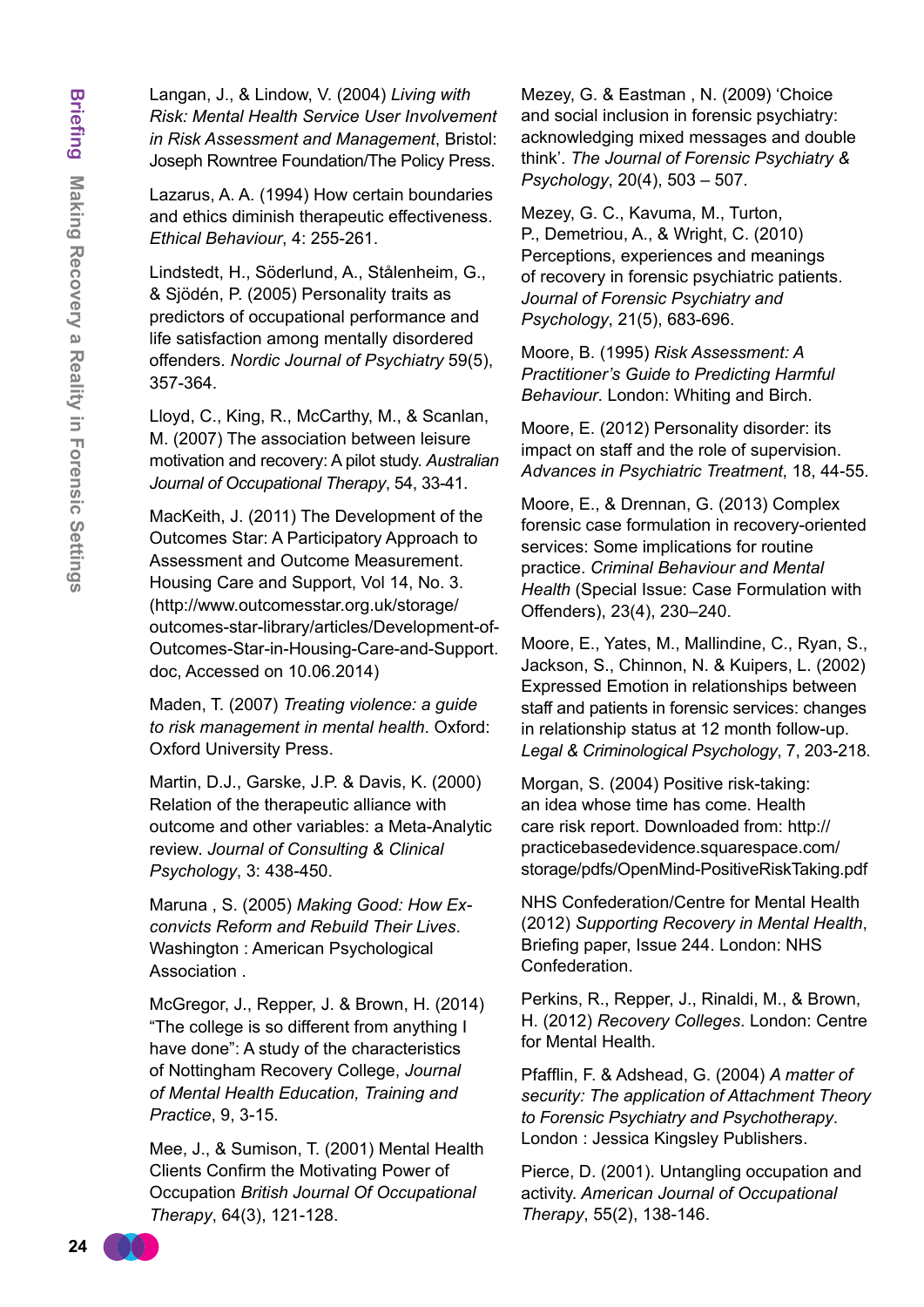Porteus, N. & Waghorn, G. (2007) Implementing Evidence-Based Employment Services in New Zealand for Young Adults with Psychosis: Progress during the First Five Years. *British Journal of Occupational Therapy*, 70, 521-526.

Pouncey, C. L. & Lukens, J. M. (2010) Madness versus badness: the ethical tension between the recovery movement and forensic psychiatry. *Theoretical Medicine & Bioethics*, 31, 93–105.

Ramon, S. (2004) Approaches to risk in mental health. A multidisciplinary discourse. In: J. Tew (ed.), *Social perspectives in mental health: Developing social models to understand and work with mental distress* (pp. 184-199). London: Jessica Kingsley.

Rebeiro, K., Day, D., Semeniuk, B., O'Brien, M., & Wilson, B. (2001) Northern Initiative for Social Action: An occupation-based mental health program. *American Journal of Occupational Therapy*, 55(5), 493-500.

Repper, J. & Perkins, R. (2003) *Social Inclusion and Recovery: A model for mental health practice*. London: Bailliere Tindall.

Repper, J. & Perkins, R. (2013) *The Team Recovery Implementation Plan: A Framework for Creating Recovery Focussed Services. ImROC Briefing No. 6*. London: Centre for Mental Health and Mental Health Network, NHS Confederation.

Repper, J. (2013a) *Peer Support Workers: Theory and Practice, ImROC Briefing Paper 5*. London: Centre for Mental Health and Mental Health Network, NHS Confederation.

Repper, J. (2013b) Peer Support Workers: *A Practical Guide to Implementation, ImROC Briefing Paper 7.* London: Centre for Mental Health and Mental Health Network, NHS Confederation.

Rinaldi, M. & Perkins, R. (2007) Implementing evidence-based supported employment. *Psychiatric Bulletin*, 31, 244-249

Rinaldi, M. & Watkeys, F. (2014) Do our current approaches to care planning and the CPA enhance the experience and outcomes of a person's recovery? *The Journal of Mental Health Training, Education and Practice*, 9(1), 26-34.

Roberts , G., Dorkins, E., Wooldridge, J., & Hewis, E. (2008) 'Detained – what's my choice? Part 1' Discussion. *Advances in Psychiatric Treatment*, 14, 172-180.

Roberts, G. (2011) 'Forensic service user': transitional identity or life sentence? Commentary on … Working with Offenders. *Advances in Psychiatric Treatment*, 17, 188-190.

Robertson, J., & Collinson, C. (2011) Positive risk taking: Whose risk is it? An exploration in community outreach teams in adult mental health and learning disability services. *Health, Risk & Society*, 13(2), 147-164

Robertson, P., Barnao, M., & Ward, T. (2011) Rehabilitation frameworks in forensic mental health. *Aggression and Violent Behavior*, 16, 472-484.

Rogers, R. (2000) The uncritical acceptance of risk assessments in forensic practice. *Law and Human Behaviour*, 24,595-605

Shepherd, G., Boardman, J. & Slade, M. (2008) *Making Recovery a Reality*. London: The Sainsbury Centre for Mental Health.

Shepherd, G., Boardman, J. & Burns, M. (2010) *Implementing Recovery – A methodology for organisational change*. London: The Sainsbury Centre for Mental Health.

Shepherd, G., Boardman, J., Rinaldi, M., & Roberts, G. (2014) *Supporting recovery in mental health services: Quality and Outcomes. ImROC Briefing Paper 8*. London: Centre for Mental Health and Mental Health Network, NHS Confederation.

Simpson, A. I. F., & Penney, S. R. (2011) Editorial: The recovery paradigm in forensic mental health services. Criminal Behaviour & Mental Health, 21, 299-306.

Slade, M., Amering, M., Farkas, M., Hamilton, B., O'Hagan, M., Panther, G., Perkins, R., Shepherd, G., Tse, S., & Whitley, R. (2014) Uses and abuses of recovery: implementing recovery-oriented practice in mental health systems. *World Psychiatry*, 13, 12-20.

*SoFMH/ NHS Scotland / Scottish Government (2011) Towards Work in Forensic Mental Health* National Guidance for Allied Health Professionals. Published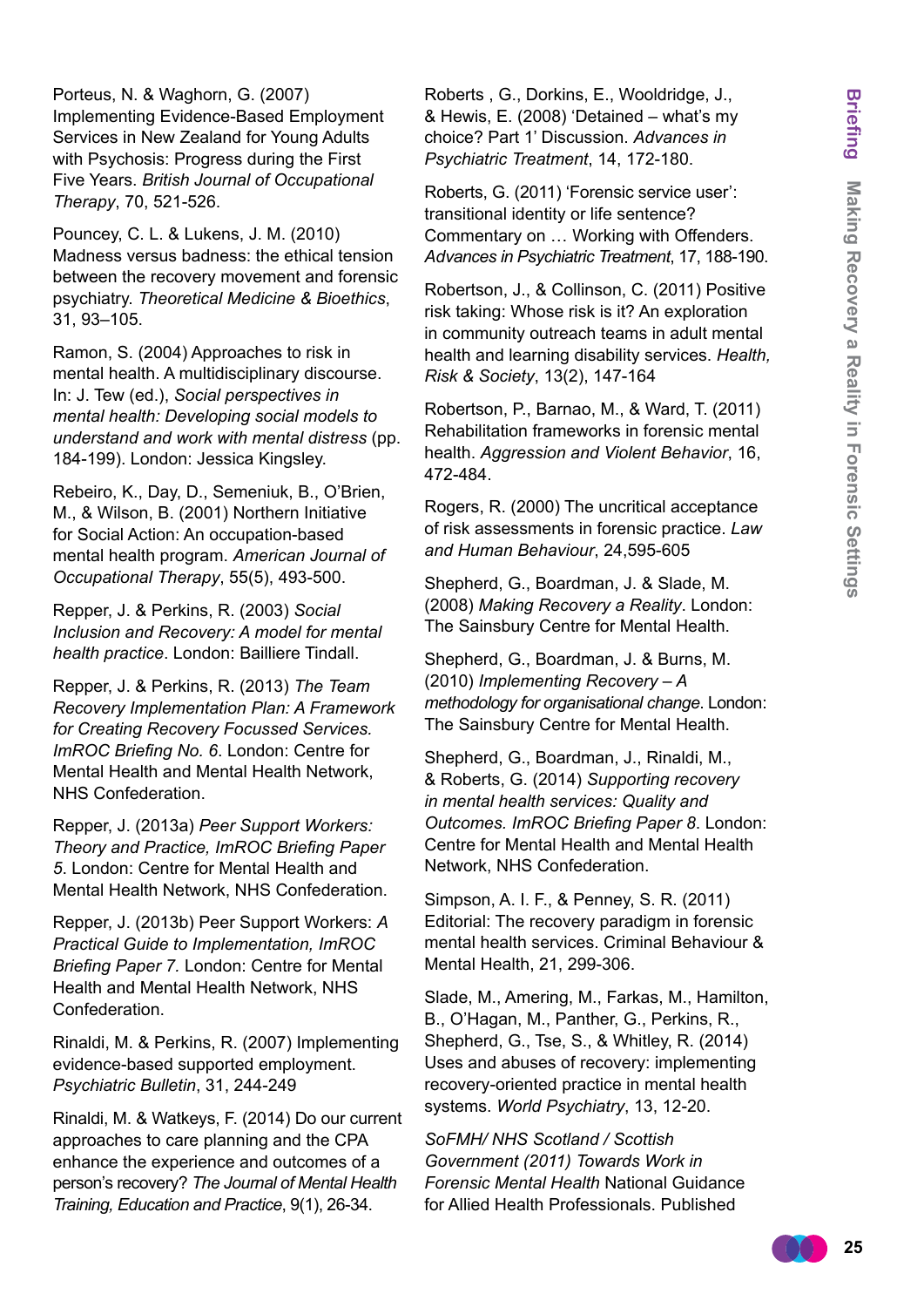by Forensic Network, The State Hospital, Carstairs, Lanark ML11 8RP. [http://www.](http://www.forensicnetwork.scot.nhs.uk/allied-health) [forensicnetwork.scot.nhs.uk/allied-health](http://www.forensicnetwork.scot.nhs.uk/allied-health)

Strickley, T., & Wright, N. (2011) The British Research Evidence for Recovery, papers published between 2006 and 2009 (inclusive). Part one: a review of the peer-reviewed literature using a systematic approach. *Journal of Psychiatric and Mental Health Nursing*, 18, 247-256.

Sutton, D. (2008) *Recovery as the Refabrication of Everyday Life*. Auckland University of Technology, Auckland.

Townsend, E. (1997) Occupation: Potential for personal and social transformation. *Journal of Occupational Science*, 4(1), 18-26.

Twinley, R. (2013) The dark side of occupation: a concept for consideration. *Australian Occupational Therapy Journal*, 60, 301-303.

Vogel, V. de, Ruiter, C. de, Bouman, Y., & Vries Robbé, M. de (2009) *SAPROF. Guidelines for the assessment of protective factors for violence risk*. English Version. Utrecht, The Netherlands: forum Educatief.

Ward, T. (2002) Good lives and the rehabilitation of offenders: promises and problems. *Aggression and Violent Behavior, 7*, 513-528.

Ward, T. (2013) Editorial: The dual relationship problem in forensic and correctional practice: Community protection or offender welfare? *Legal and Criminological Psychology, 19*(1), 35-39.

Webster, C. D., Martin, M., Brink, J., Nicholls, T. L. & Middleton, C. (2004) *Short-Term Assessment of Risk and Treatability (START)*. St. Josephs Healthcare, Hamilton and British Columbia Mental Health and Addiction Services.

Whalley-Hammell, K. (2004) Dimensions of meaning in the occupations of daily life. *Canadian Journal of Occupational Therapy, 71*(5), 296-305.

Willis, G. & Ward, T. (2013) The good lives model: Does it work? Preliminary evidence. In L. Craig, L. Dixon, & T.A. Gannon (Eds.), *What Works in Offender Rehabilitation: An evidence based approach to assessment and treatment* (pp. 305-318). Chichester: John Wiley & Sons.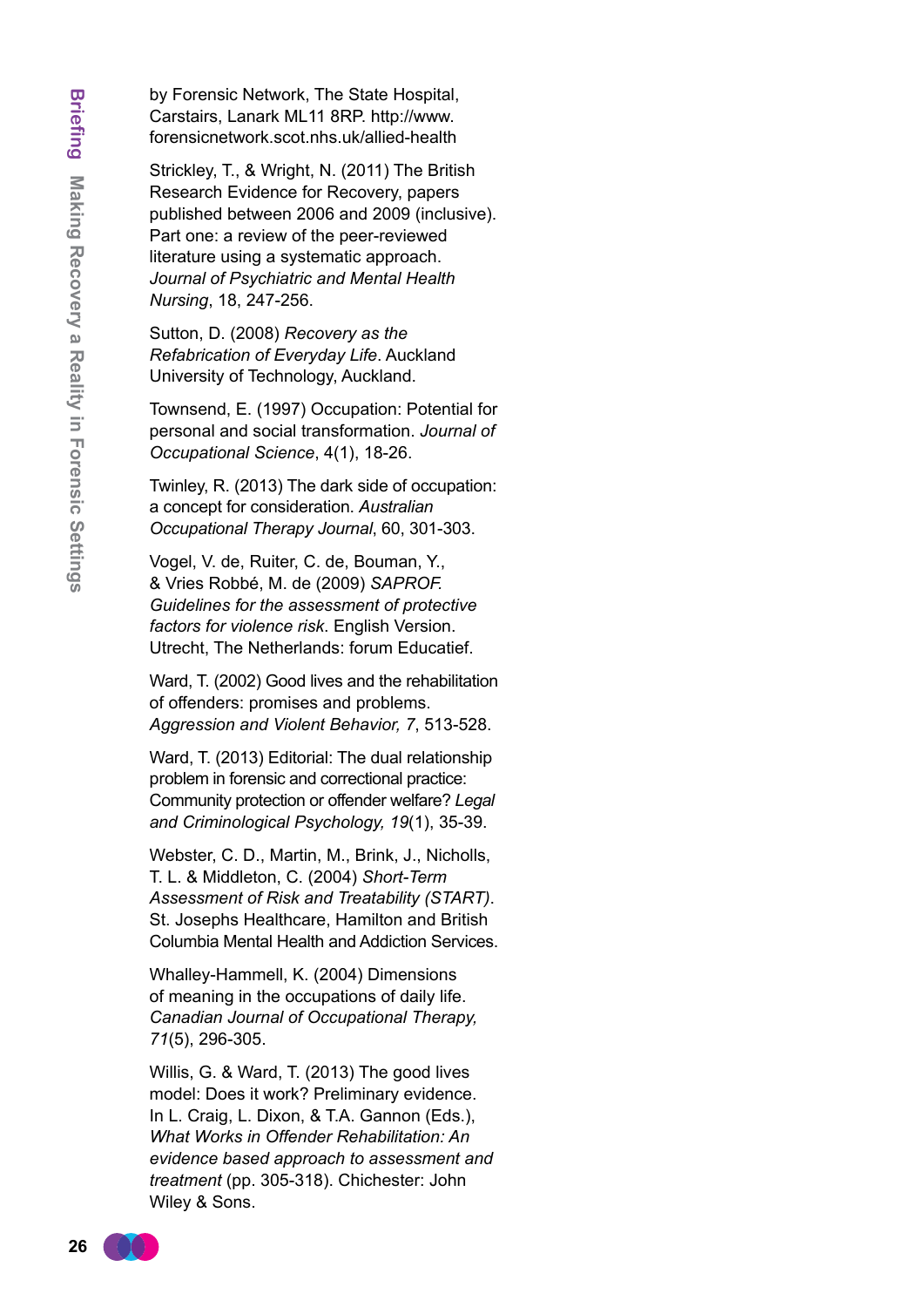# **about the authors**

**Gerard Drennan** is currently Consultant Lead Psychologist in Forensic and Offender Health Pathways at the South London & Maudsley NHS Foundation Trust. However, through out the time of working towards and preparing this ImROC Briefing Paper, Gerard was supported in his development and understanding recovery-oriented practice in offender mental health settings through working with the service users and staff of the Secure & Forensic Services of Sussex Partnership NHS Foundation Trust, while in the role of Professional Lead for Forensic Clinical Psychology & Psychological Therapies. Training as a Psychoanalytic Psychotherapist and as a Restorative Justice Facilitator have also shaped Gerard's approach to supporting service users in their progress towards personally defined recovery.

**James Wooldridge** has been using mental health services for over 30 years following a major breakdown whilst undergoing officer training at the Royal Military Academy Sandhurst in the early 1980s. After a variety of occupations, including being a printer, buyer, salesman and fireman, James went self-employed as a trainer/speaker/recovery consultant in August 2005 and created Positive Notions. James currently runs Recovery Devon and is also the South West Coordinator for the national Time To Change campaign. Despite having been sectioned over 20 times and with three stays in secure services, James has been married to Lesley for over 20 years and lives in a cottage in rural North Devon. James lives by the values and principles of the recovery approach and spends much of his working life encouraging others to further their personal recovery.

#### **Together with:**

**Anne Aiyegbusi,** Interim Director of Nursing and Patient Experience, West London Mental Health NHS Trust

**Debbie Alred,** Consultant Occupational Therapist, Sussex Partnership NHS Foundation Trust

**Joe Ayres,** Lead for Occupational Therapy and Arts Therapies, West London Mental Health Trust

**Richard Barker,** Consultant Clinical & Forensic Psychologist, Oxford Health NHS Foundation Trust (previously of Birmingham and Solihull Mental Health NHS Trust)

**Sally Carr,** Specialist Practitioner – Recovery (Forensic), South Staffordshire and Shropshire Healthcare NHS Foundation Trust

**Helen Eunson,** Consultant Nurse Trainee, Southern Health NHS Foundation Trust

**Hilary Lomas,** Consultant Occupational Therapist, Mersey Care NHS Trust

**Estelle Moore,** Professional Lead for Psychology and Psychological Services, West London Mental Health NHS Trust

**Debbie Stanton,** Recovery Co-ordinator, Forensic Division, Nottinghamshire Healthcare NHS Trust

#### **&**

**Geoff Shepherd** trained originally as a clinical psychologist and has worked most of his career in the NHS as a practitioner, manager and researcher. He is currently employed leading the 'ImROC' programme based at the Centre for Mental Health and the NHS Confederation's Mental Health Network. Geoff has a particular interest in applying recovery principles in forensic and prison settings and worked for some years with local mental health inreach teams in prisons in Cambridgeshire. He is also interested in employment issues for people with mental health problems. He holds a visiting chair at the Institute of Psychiatry and continues to be active in mental health services research.